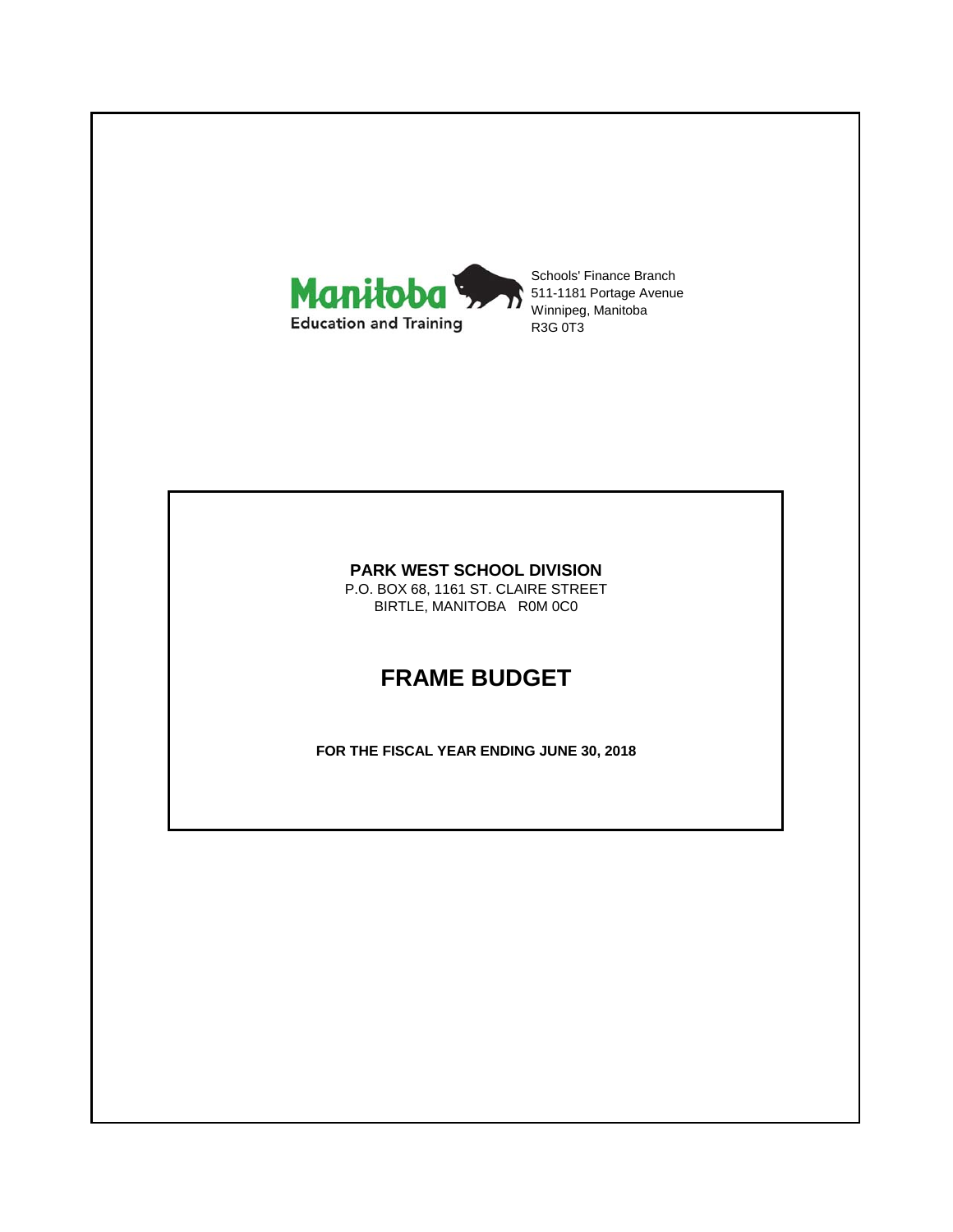# **TABLE OF CONTENTS 2017/18 FRAME BUDGET**

|                                                          | <b>PAGE</b> |
|----------------------------------------------------------|-------------|
| EXPENDITURE DEFINITIONS                                  |             |
| <b>OPERATING FUND</b>                                    |             |
| SCHEDULE OF REVENUE AND EXPENSES                         | 1           |
| REVENUE DETAIL: PROVINCE OF MANITOBA                     | $2 - 3$     |
| REVENUE DETAIL: NON-PROVINCIAL GOVERNMENT SOURCES        | 4           |
| EXPENSES BY FUNCTION AND BY OBJECT                       | 5           |
| <b>EXPENSE DETAIL</b>                                    |             |
| - Function 100: Regular Instruction                      | 6           |
| - Function 200: Student Support Services                 | 7           |
| - Function 300: Adult Learning Centres                   | 8           |
| - Function 400: Community Education and Services         | 9           |
| - Function 500: Divisional Administration                | 10          |
| - Function 600: Instructional and Other Support Services | 11          |
| - Function 700: Transportation of Pupils                 | 12          |
| - Function 800: Operations and Maintenance               | 13          |
| DETAIL OF TRANSFERS TO (FROM) CAPITAL FUND               | 14          |
| STUDENT ENROLMENTS (FRAME) AND TRANSPORTATION STATISTICS | 15          |
| FULL TIME EQUIVALENT PERSONNEL                           | 16          |
| CACULATION OF ADMINISTRATION COSTS                       | 17          |
| CALCULATION OF ALLOWABLE AND UNSUPPORTED EXPENSES        | $18 - 20$   |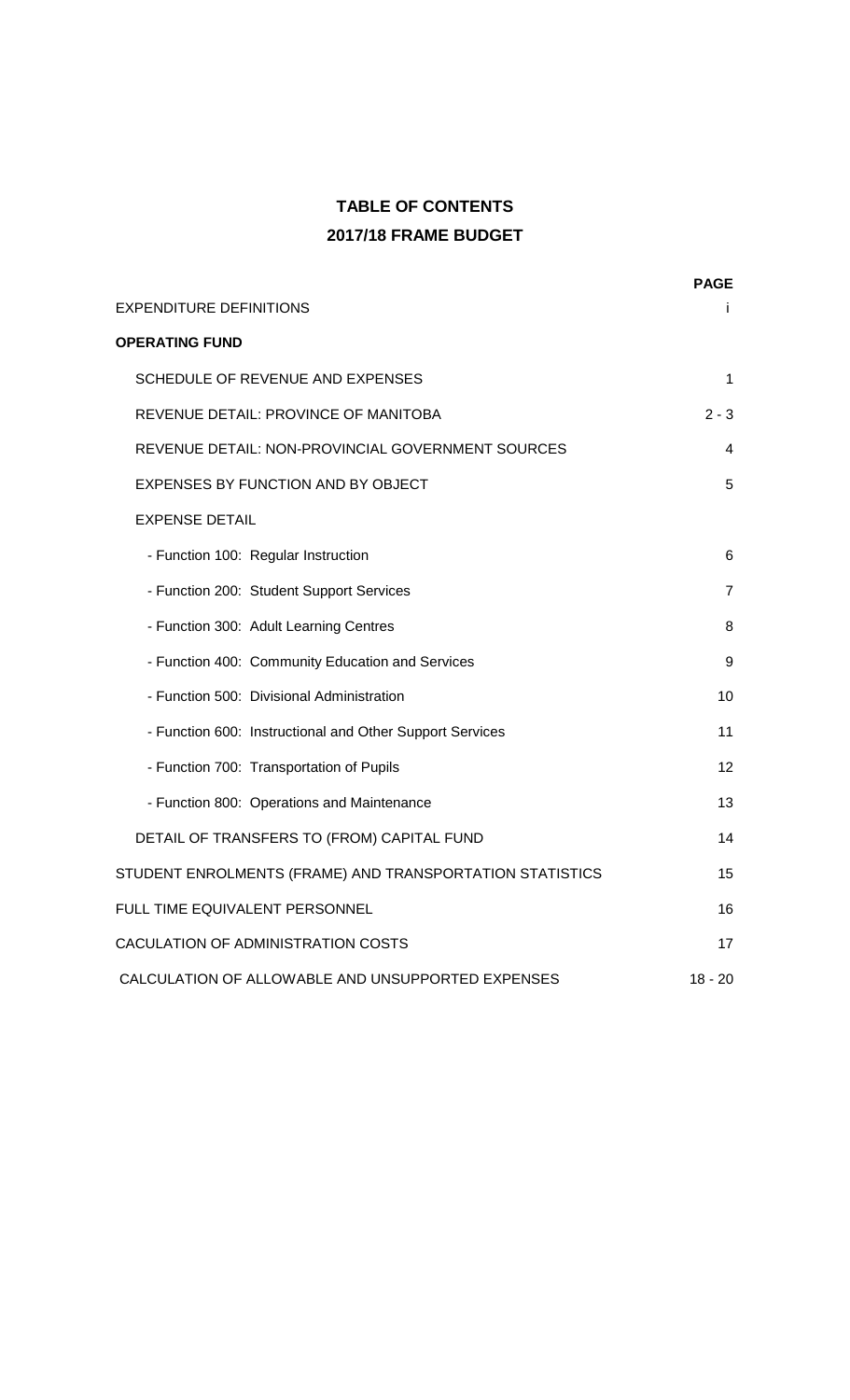# **OPERATING FUND SCHEDULE OF REVENUE AND EXPENSES**

Budget for the Year Ending June 30, 2018

### **Revenue**

| <b>Provincial Government</b>                    | 13,627,660 |
|-------------------------------------------------|------------|
| <b>Federal Government</b>                       |            |
| Municipal Government - Property Tax             | 7,849,228  |
| - Other                                         |            |
| <b>Other School Divisions</b>                   | 67,600     |
| <b>First Nations</b>                            | 7,788,664  |
| Private Organizations and Individuals           | 14,000     |
| <b>Other Sources</b>                            | 7,000      |
|                                                 | 29,354,152 |
| <b>Expenses</b>                                 |            |
| Regular Instruction                             | 17,101,828 |
| <b>Student Support Services</b>                 | 3,837,091  |
| <b>Adult Learning Centres</b>                   | 175,412    |
| <b>Community Education and Services</b>         | 107,293    |
| <b>Divisional Administration</b>                | 1,193,947  |
| <b>Instructional and Other Support Services</b> | 740,600    |
| <b>Transportation of Pupils</b>                 | 1,994,985  |
| <b>Operations and Maintenance</b>               | 3,452,825  |
| Fiscal                                          | 442,000    |
|                                                 | 29,045,981 |
| <b>Current Year Operating Surplus (Deficit)</b> | 308,171    |
| Net Transfers from (to) Capital Fund            | (135,000)  |
| Net Current Year Surplus (Deficit)              | 173,171    |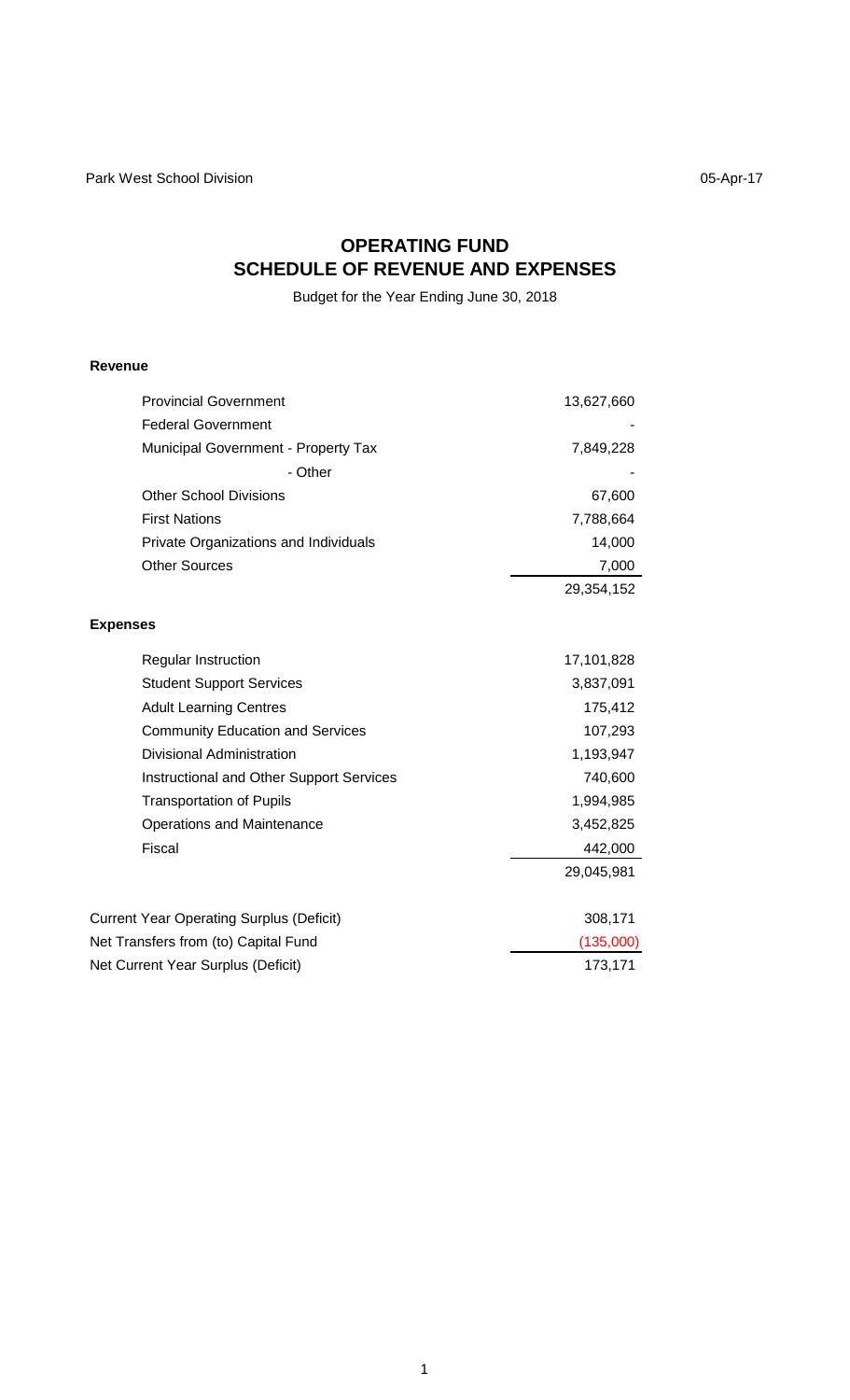#### **OPERATING FUND - REVENUE DETAIL PROVINCE OF MANITOBA**

Budget for the Year Ending June 30, 2018

### **Funding of Schools Program** Base Support Instructional 2,872,194 Additional Instructional Support for Small Schools 25,779 Sparsity 514,330 Curricular Materials 89,430 Information Technology 82,411 Library Services 137,126 Student Services 487,960 Counselling and Guidance 123,712 Professional Development 68,563 Physical Education 35,625 Occupancy 6,724,500 Categorical Support Transportation 1,226,359 Board and Room Special Needs: Coordinator/Clinician 162,465 Special Needs: Level 2 266,000 Special Needs: Level 3 162,701 Senior Years Technology Education 78,540 English as an Additional Language 33,050 Aboriginal Academic Achievement (included BSSAP) 90,500 Aboriginal and International Languages 238 French Language Education 6,100 Small Schools 147,282 Enrolment Change 80,270 Northern Allowance Early Childhood Development Initiative 18,778 Literacy and Numeracy **119,240** Education for Sustainable Development 9,800 2,401,323 Equalization 895,099 Additional Equalization Formula Guarantee 1,376,797 Other Program Support School Buildings Support: "D" Projects Technology Education Equipment Replacement 33,400 Skills Strategy Equipment Enhancement Other Minor Capital Support Prior Year Support Curricular Materials - School Buildings Support: "D" Projects 104,160 Technology Education Equipment 137,560

10,535,279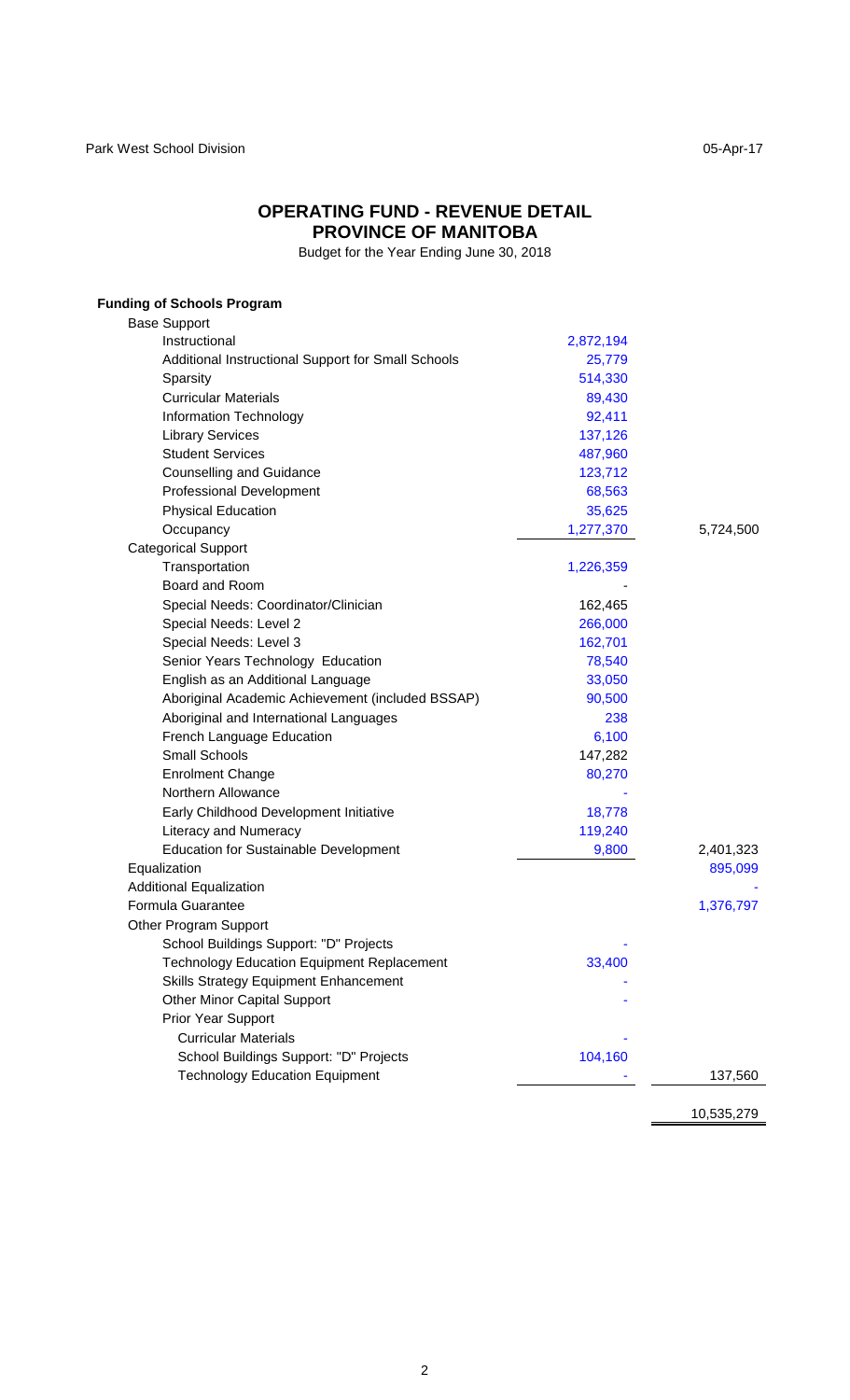# **OPERATING FUND - REVENUE DETAIL PROVINCE OF MANITOBA (CONT'D)**

Budget for the Year Ending June 30, 2018

### **Other Department of Education and Training**

|        | Non-Resident                                                  |           |            |
|--------|---------------------------------------------------------------|-----------|------------|
|        | <b>Shared Services</b>                                        |           |            |
|        | <b>Special Needs</b>                                          |           |            |
|        | <b>Institutional Programs</b>                                 |           |            |
|        | <b>Nursing Supports (URIS)</b>                                |           |            |
|        | <b>Substitute Fees</b>                                        | 1,000     |            |
|        | <b>General Support Grant</b>                                  | 400,000   |            |
|        | <b>Education Property Tax Credit</b>                          | 1,647,474 |            |
|        | <b>Tax Incentive Grant</b>                                    | 792,657   |            |
|        | Smaller Classes Initiative (K-3)                              | 90,000    |            |
|        | <b>Community Schools</b>                                      | 80,000    |            |
|        | <b>Healthy Schools Initiative</b>                             |           |            |
|        | Learning to Age 18 Coordinator                                | 20,000    |            |
|        | <b>Other: Paul Martin Initiative</b>                          | 30,000    |            |
|        | <b>Career Development Grant</b>                               | 31,250    |            |
|        | Other Provincial Government Departments (Not including GBE's) |           | 3,092,381  |
|        | <b>Employment Programs</b>                                    |           |            |
|        | <b>Adult Learning Centres</b>                                 |           |            |
| Other: |                                                               |           |            |
|        |                                                               |           |            |
|        |                                                               |           |            |
|        |                                                               |           |            |
|        |                                                               |           |            |
|        |                                                               |           | 0          |
|        |                                                               |           |            |
|        | <b>Funding of Schools Program (previous page)</b>             |           | 10,535,279 |
|        | <b>TOTAL PROVINCIAL GOVERNMENT REVENUE</b>                    |           | 13,627,660 |
|        |                                                               |           |            |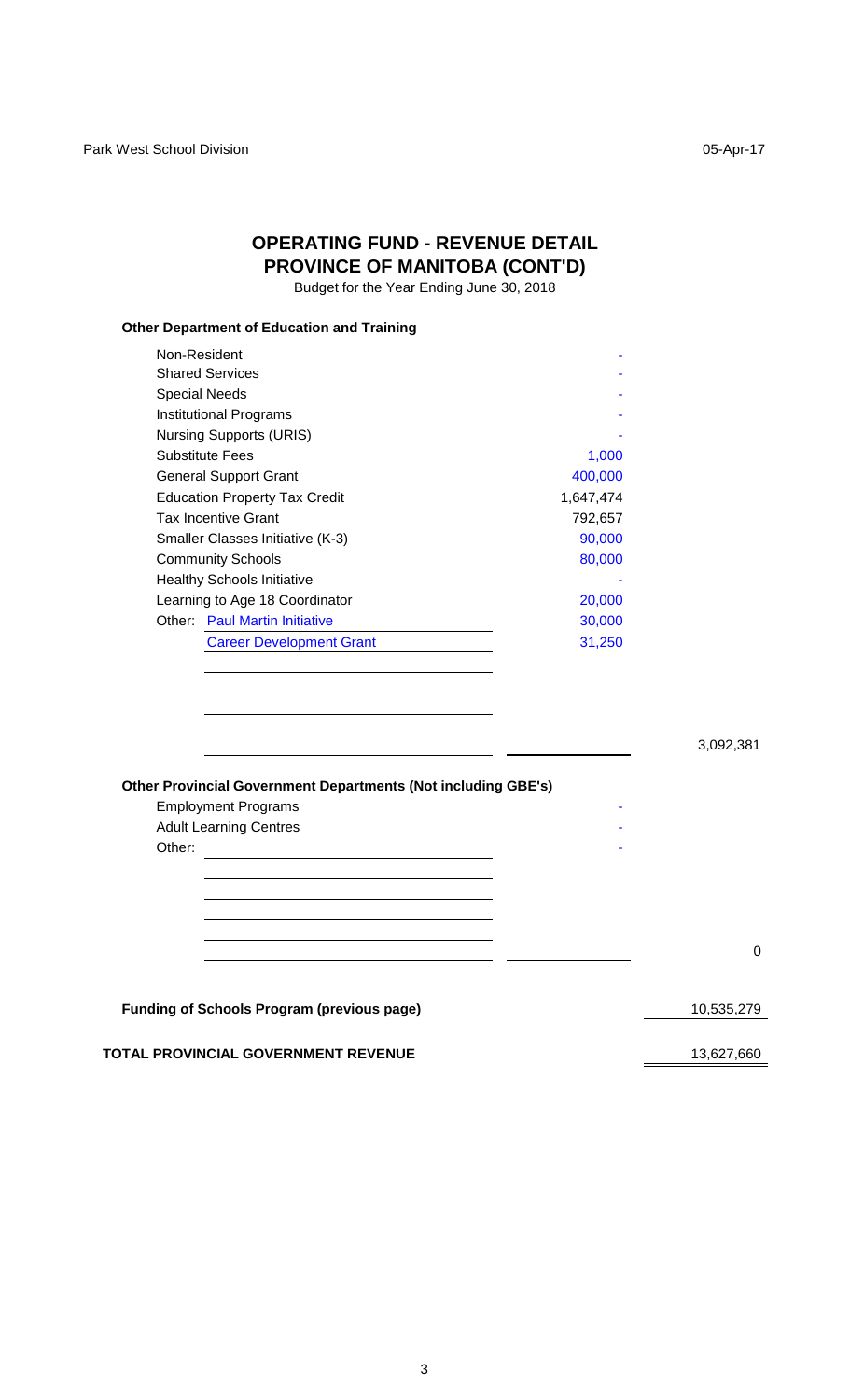Park West School Division **Division** 05-Apr-17

### **OPERATING FUND - REVENUE DETAIL NON-PROVINCIAL GOVERNMENT SOURCES**

| <b>Federal Government</b><br><b>Tuition Fees</b>                                                                     |           |             |
|----------------------------------------------------------------------------------------------------------------------|-----------|-------------|
| <b>Transportation of Pupils</b>                                                                                      |           |             |
| French Language Monitor                                                                                              |           |             |
| English as an Additional Language (Adults)                                                                           |           |             |
| Other:                                                                                                               |           |             |
| <u> 1989 - Johann Barn, mars ar breithinn ar chuid ann an t-Alban ann an t-Alban ann an t-Alban ann an t-Alban a</u> |           |             |
|                                                                                                                      |           |             |
|                                                                                                                      |           | $\mathbf 0$ |
| <b>Municipal Government</b>                                                                                          |           |             |
| Special Requirement<br>10,289,359                                                                                    |           |             |
| Less: Education Property Tax Credit<br>(1,647,474)                                                                   |           |             |
| Less: Tax Incentive Grant<br>(792,657)                                                                               | 7,849,228 |             |
| Other:                                                                                                               |           | 7,849,228   |
| <b>Other School Divisions</b>                                                                                        |           |             |
| <b>Tuition Fees</b>                                                                                                  |           |             |
| <b>Transfer Fees</b>                                                                                                 | 13,000    |             |
| <b>Residual Fees</b>                                                                                                 |           |             |
| <b>Transportation of Pupils</b><br>Other:                                                                            |           |             |
| Apprenticeship Facilitator (shared with Mountain \                                                                   | 46,600    |             |
| St. Lazare school - middle years vocational                                                                          | 8,000     | 67,600      |
| <b>First Nations</b>                                                                                                 |           |             |
| <b>Tuition Fees</b>                                                                                                  | 7,258,464 |             |
| <b>Transportation of Pupils</b>                                                                                      |           |             |
| Other:<br><b>AAA</b>                                                                                                 | 335,940   |             |
| <b>Level 2 &amp; 3</b>                                                                                               | 194,260   |             |
|                                                                                                                      |           |             |
|                                                                                                                      |           |             |
|                                                                                                                      |           | 7,788,664   |
| Private Organizations and Individuals (Includes GBE's)                                                               |           |             |
| <b>Regular Tuition</b>                                                                                               |           |             |
| International Tuition                                                                                                | 14,000    |             |
| <b>Continuing Education</b>                                                                                          |           |             |
| Other Tuition:                                                                                                       |           |             |
| <b>Food Service</b>                                                                                                  |           |             |
| Government Business Enterprises (GBE's)<br>Other:                                                                    |           |             |
|                                                                                                                      |           |             |
|                                                                                                                      |           |             |
|                                                                                                                      |           |             |
|                                                                                                                      |           |             |
|                                                                                                                      |           | 14,000      |
| <b>Other Sources</b>                                                                                                 |           |             |
| Interest                                                                                                             | 2,000     |             |
| Donations                                                                                                            |           |             |
| Other:<br>Sale of vehicles/buses                                                                                     | 5,000     |             |
|                                                                                                                      |           |             |
|                                                                                                                      |           |             |
|                                                                                                                      |           |             |
|                                                                                                                      |           |             |
|                                                                                                                      |           |             |
|                                                                                                                      |           |             |
|                                                                                                                      |           | 7,000       |
| TOTAL NON-PROVINCIAL GOVERNMENT REVENUE                                                                              |           | 15,726,492  |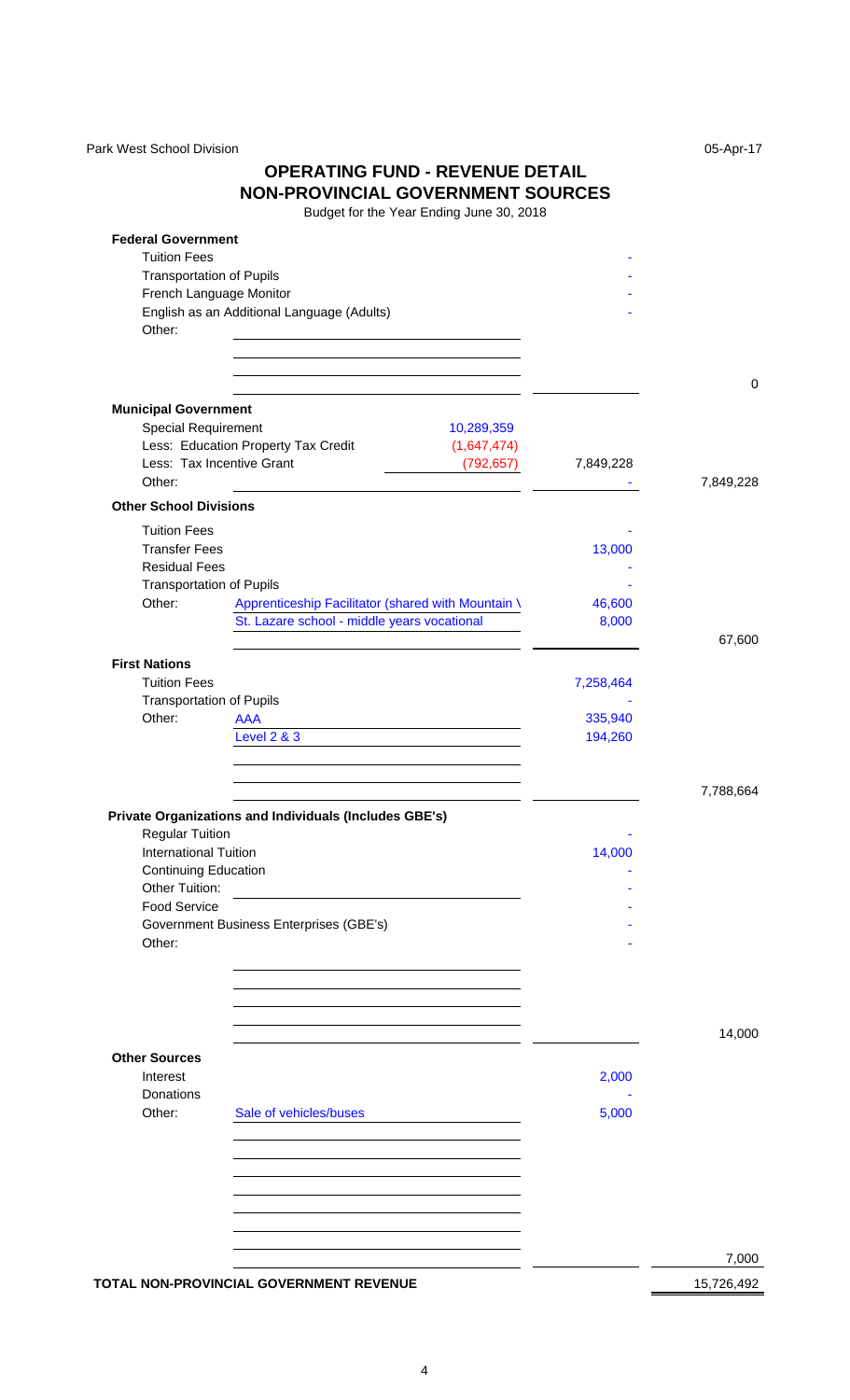Park West School Division

05-Apr-17

#### **OPERATING FUND - EXPENSE BY FUNCTION AND BY OBJECT**

| <b>FUNCTION</b>                              | 100         | 200       | 300      | 400       | 500            | 600           | 700            | 800         | 900                      |               |               |   |
|----------------------------------------------|-------------|-----------|----------|-----------|----------------|---------------|----------------|-------------|--------------------------|---------------|---------------|---|
|                                              |             |           |          | Community |                | Instructional |                |             |                          |               |               |   |
|                                              |             | Student   | Adult    | Education |                | and Pupil     |                | Operations  |                          | 2018          | 2017          |   |
|                                              | Regular     | Support   | Learning | and       | Divisional     | Support       |                | and         |                          |               |               |   |
| <b>OBJECT</b>                                | Instruction | Services  | Centres  | Services  | Administration | Services      | Transportation | Maintenance | Fiscal                   | <b>TOTALS</b> | <b>TOTALS</b> |   |
| Salaries                                     | 14,632,819  | 3,388,495 | 81,962   | 81,962    | 807,956        | 509,854       | 780,689        | 1,098,967   |                          | 21,382,704    | 20,884,630    |   |
| <b>Employees Benefits and</b><br>Allowances  | 791,347     | 321,915   | 4,075    | 1,441     | 75,241         | 46,917        | 116,385        | 166,711     |                          | 1,524,032     | 1,530,805     |   |
| Services                                     | 489,104     | 90,631    | 21,775   | 7,540     | 301,157        | 136,559       | 765,611        | 1,937,995   |                          | 3,750,372     | 3,804,844     | 5 |
| Supplies, Materials and<br>Minor Equipment   | 1,098,558   | 36,050    | 7,600    | 16,350    | 9,593          | 47,270        | 332,300        | 249,152     |                          | 1,796,873     | 1,972,730     |   |
| Short Term Loan Interest<br>and Bank Charges |             |           |          |           |                |               |                |             | 42,000                   | 42,000        | 42,000        |   |
| <b>Bad Debt Expense</b>                      |             |           |          |           |                |               |                |             |                          |               | 0             |   |
| Transfers                                    | 90,000      | 0         | 60,000   | $\Omega$  | 0              | $\Omega$      | 0              | 0           | (PAYROLL TAX)<br>400,000 | 550,000       | 586,000       |   |
| <b>TOTALS</b>                                | 17,101,828  | 3,837,091 | 175,412  | 107,293   | 1,193,947      | 740,600       | 1,994,985      | 3,452,825   | 442,000                  | 29,045,981    | 28,821,009    |   |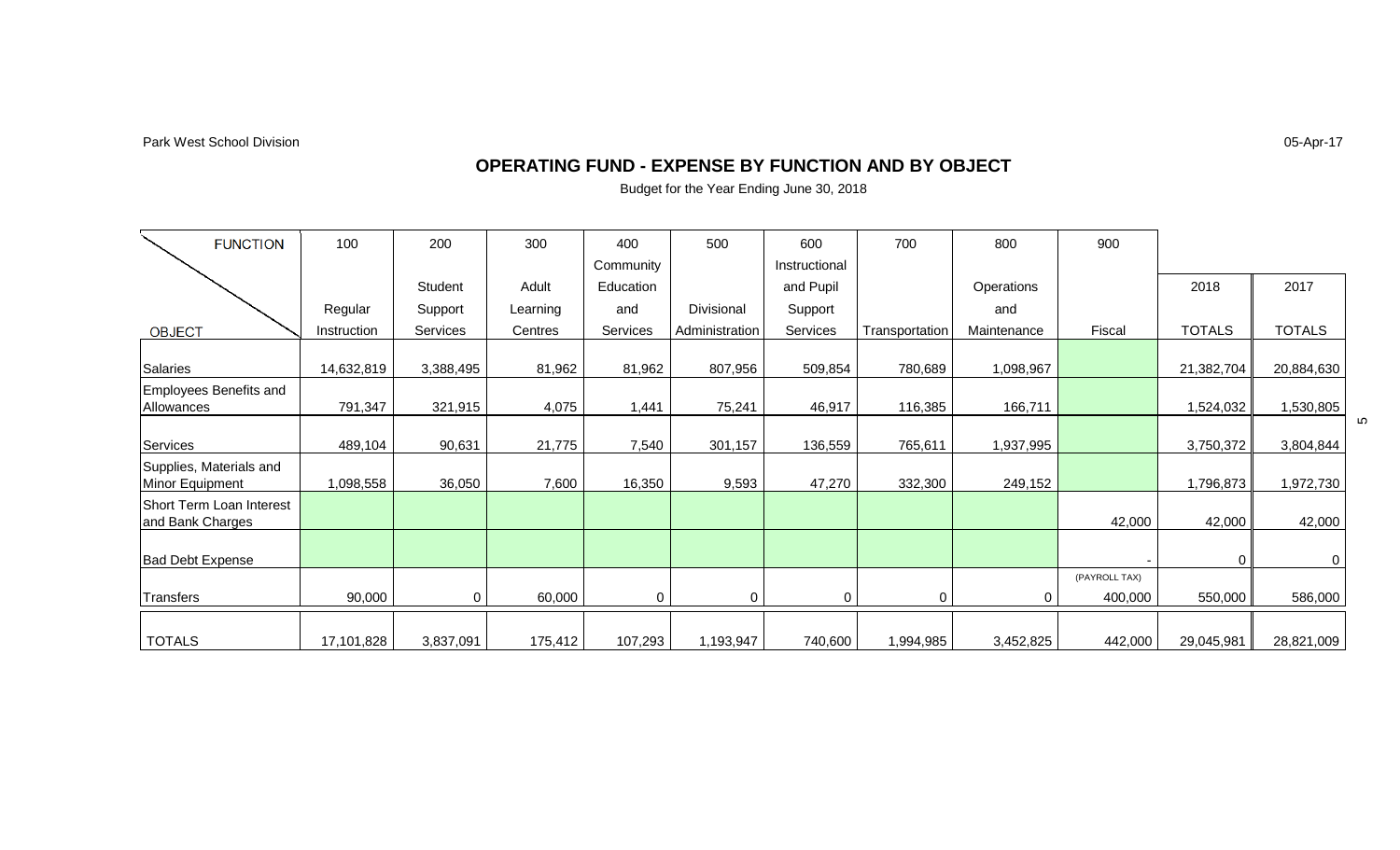Park West School Division

### **OPERATING FUND - EXPENSE DETAIL: FUNCTION 100**

Budget for the Year Ending June 30, 2018

|                                                   | 10                    | <b>SINGLE TRACK SCHOOLS *</b> |                 |                  | $\overline{80}$   | 90                  |                     |
|---------------------------------------------------|-----------------------|-------------------------------|-----------------|------------------|-------------------|---------------------|---------------------|
| <b>REGULAR INSTRUCTION</b>                        |                       | $\overline{20}$               | $\overline{50}$ | 70               |                   | <b>SENIOR YEARS</b> |                     |
|                                                   |                       | <b>ENGLISH</b>                |                 | <b>FRENCH</b>    | <b>DUAL TRACK</b> | <b>TECHNOLOGY</b>   |                     |
| <b>CODE</b><br><b>OBJECT \ PROGRAM</b>            | <b>ADMINISTRATION</b> | LANGUAGE                      | <b>FRANÇAIS</b> | <b>IMMERSION</b> | SCHOOLS **        | <b>EDUCATION</b>    | <b>TOTALS</b>       |
| <b>3XX SALARIES</b>                               |                       |                               |                 |                  |                   |                     |                     |
| 320 Executive, Managerial and Supervisory         | 1,135,935             |                               |                 |                  |                   |                     | 1,135,935           |
| 330 Instructional - Teaching                      | ΩI                    | 12,421,166                    |                 |                  |                   |                     | 12,421,166          |
| 350 Instructional - Other                         |                       | 382,764                       |                 |                  |                   |                     | 382,764             |
| 360 Technical, Specialized and Service            |                       |                               |                 |                  |                   |                     | $\overline{0}$      |
| 370 Secretarial, Clerical and Other               | 457,780               |                               |                 |                  |                   |                     | 457,780             |
| 390 Information Technology                        | 235,174               |                               |                 |                  |                   |                     | 235,174             |
| <b>Total Salaries</b>                             | 1,828,889             | 12,803,930                    | $\mathbf 0$     | $\mathbf 0$      | $\pmb{0}$         | $\mathbf 0$         | 14,632,819          |
| 4XX EMPLOYEES BENEFITS AND ALLOWANCES             | 157,200               | 634,147                       |                 |                  |                   |                     | 791,347             |
| 5-6XX SERVICES                                    |                       |                               |                 |                  |                   |                     |                     |
| 510 Professional, Technical and Specialized       |                       | 45,000                        |                 |                  |                   |                     | 45,000              |
| 520 Communications                                | 74,014                | 1,000                         |                 |                  |                   |                     | 75,014              |
| 540 Travel and Meetings                           | 20,877                | 63,857                        |                 |                  |                   |                     | 84,734              |
| 560 Tuition                                       |                       | 5,000                         |                 |                  |                   |                     | 5,000               |
| 570 Printing and Binding                          |                       | 38,531                        |                 |                  |                   |                     | 38,531              |
| 580 Insurance and Bond Premiums                   |                       | 6,500                         |                 |                  |                   |                     | 6,500               |
| 590 Maintenance and Repair Services               |                       |                               |                 |                  |                   |                     | $\mathbf 0$         |
| 610 Rentals                                       |                       | 18,000                        |                 |                  |                   |                     | 18,000              |
| 630 Advertising                                   | 20,000                |                               |                 |                  |                   |                     | 20,000              |
| 640 Dues and Fees                                 |                       | 325                           |                 |                  |                   |                     | 325                 |
| 650 Professional and Staff Development            | 13,500                |                               |                 |                  |                   |                     | 13,500              |
| 680 Information Technology Services               | 12,500                | 170,000                       |                 |                  |                   |                     | 182,500             |
| <b>Total Services</b>                             | 140,891               | 348,213                       | $\overline{0}$  | 0                | $\mathbf 0$       | $\Omega$            | 489,104             |
| 7XX SUPPLIES, MATERIALS & MINOR EQUIPMENT         |                       |                               |                 |                  |                   |                     |                     |
| 710 Supplies                                      | 40,000                | 588,818                       |                 |                  |                   |                     | 628,818             |
| 740 Curricular and Media Materials                |                       | 116,940                       |                 |                  |                   |                     | 116,940             |
| 760 Minor Equipment                               |                       | 49,900                        |                 |                  |                   |                     | 49,900              |
| 780 Information Technology Equipment              |                       | 302,900                       |                 |                  |                   |                     | 302,900             |
| Total Supplies, Materials & Minor Equipment       | 40,000                | 1,058,558                     | $\mathbf 0$     | 0                | $\mathbf 0$       | $\Omega$            | 1,098,558           |
| 95X-99 TRANSFERS                                  |                       |                               |                 |                  |                   |                     |                     |
| 960 School Divisions                              |                       | 35,000                        | 40,000          |                  |                   |                     | $\overline{75,000}$ |
| 980 Organizations, Individuals and Other Entities |                       | 15,000                        |                 |                  |                   |                     | 15,000              |
| <b>Total Transfers</b>                            | 0                     | 50,000                        | 40,000          | $\mathbf 0$      | $\overline{0}$    | $\mathbf 0$         | 90,000              |
| <b>TOTALS</b>                                     | 2,166,980             | 14,894,848                    | 40,000          | $\overline{0}$   | $\overline{0}$    | $\mathbf 0$         | 17,101,828          |

\* 90% or more of enrolment is in one of the following instructional programs: English Language, Français, French Immersion.

\*\* includes multi-track schools.

 $\circ$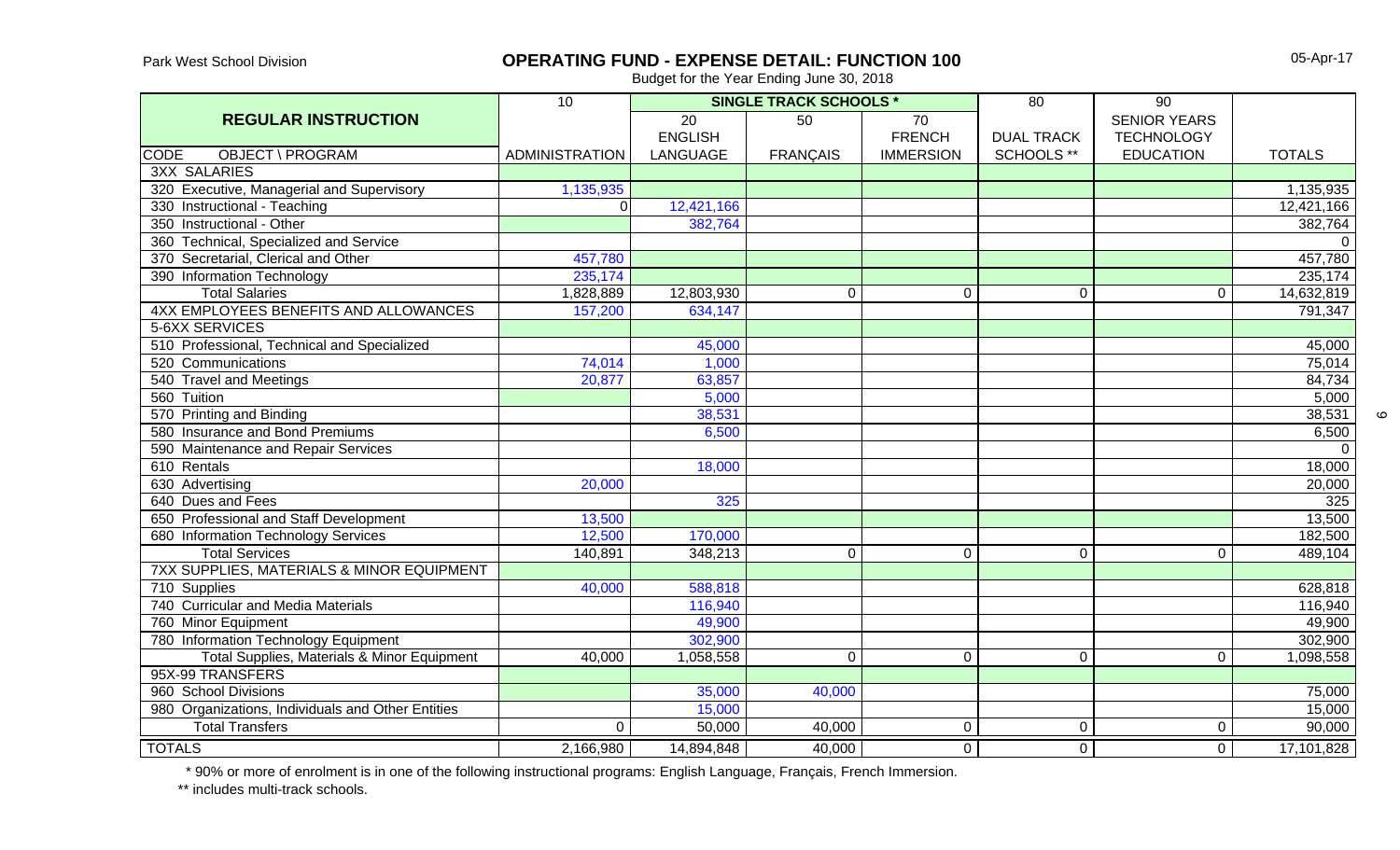Park West School Division

### **OPERATING FUND - EXPENSE DETAIL: FUNCTION 200**

05-Apr-17

 $\sim$ 

|                                                      | 10                    | 30                  | 40               | 50               | 60              | 70                  |                |
|------------------------------------------------------|-----------------------|---------------------|------------------|------------------|-----------------|---------------------|----------------|
| <b>STUDENT SUPPORT SERVICES</b>                      |                       |                     |                  |                  |                 |                     |                |
|                                                      |                       | <b>CLINICAL AND</b> |                  |                  |                 |                     |                |
|                                                      | <b>ADMINISTRATION</b> | <b>RELATED</b>      | <b>SPECIAL</b>   | <b>REGULAR</b>   | <b>RESOURCE</b> | <b>COUNSELLING</b>  |                |
| <b>OBJECT \ PROGRAM</b><br><b>CODE</b>               | /CO-ORDINATION        | <b>SERVICES</b>     | <b>PLACEMENT</b> | <b>PLACEMENT</b> | <b>SERVICES</b> | <b>AND GUIDANCE</b> | <b>TOTALS</b>  |
| <b>3XX SALARIES</b>                                  |                       |                     |                  |                  |                 |                     |                |
| 320 Executive, Managerial and Supervisory            | 104,267               |                     |                  |                  |                 |                     | 104,267        |
| 330 Instructional - Teaching                         |                       |                     |                  |                  | 869,441         | 504,614             | 1,374,055      |
| 350 Instructional - Other                            |                       |                     |                  | 1,083,966        | 465,920         |                     | 1,549,886      |
| 360 Technical, Specialized and Service               |                       |                     |                  |                  |                 |                     | $\Omega$       |
| 370 Secretarial, Clerical and Other                  | 16,046                |                     |                  |                  |                 |                     | 16,046         |
| 380 Clinician                                        |                       | 344,241             |                  |                  |                 |                     | 344,241        |
| 390 Information Technology                           |                       |                     |                  |                  |                 |                     | $\Omega$       |
| <b>Total Salaries</b>                                | 120,313               | 344,241             | 0                | 1,083,966        | 1,335,361       | 504,614             | 3,388,495      |
| 4XX EMPLOYEES BENEFITS AND ALLOWANCES                | 6,599                 | 17,114              |                  | 153,997          | 121,742         | 22,463              | 321,915        |
| 5-6XX SERVICES                                       |                       |                     |                  |                  |                 |                     |                |
| 510 Professional, Technical and Specialized          |                       | 5,000               |                  | 16,500           | 1,000           |                     | 22,500         |
| 520 Communications                                   | 2,000                 | 4,500               |                  |                  | 1,000           |                     | 7,500          |
| 540 Travel and Meetings                              | 5,300                 | 25,250              |                  | 13,310           | 6,730           | 9,041               | 59,631         |
| 560 Tuition                                          |                       |                     |                  |                  |                 |                     | 0              |
| 570 Printing and Binding                             |                       |                     |                  |                  |                 |                     | $\overline{0}$ |
| 580 Insurance and Bond Premiums                      |                       |                     |                  |                  |                 |                     | $\pmb{0}$      |
| 590 Maintenance and Repair Services                  |                       |                     |                  |                  |                 |                     | $\overline{0}$ |
| 610 Rentals                                          |                       |                     |                  |                  |                 |                     | $\overline{0}$ |
| 630 Advertising                                      | 1,000                 |                     |                  |                  |                 |                     | 1,000          |
| 640 Dues and Fees                                    |                       |                     |                  |                  |                 |                     | $\pmb{0}$      |
| 650 Professional and Staff Development               |                       |                     |                  |                  |                 |                     | $\overline{0}$ |
| 680 Information Technology Services                  |                       |                     |                  |                  |                 |                     | $\overline{0}$ |
| <b>Total Services</b>                                | 8,300                 | 34,750              | $\overline{0}$   | 29,810           | 8,730           | 9,041               | 90,631         |
| <b>7XX SUPPLIES, MATERIALS &amp; MINOR EQUIPMENT</b> |                       |                     |                  |                  |                 |                     |                |
| 710 Supplies                                         | 750                   | 10,500              |                  | 12,000           | 3,000           | 2,300               | 28,550         |
| 740 Curricular and Media Materials                   |                       |                     |                  |                  |                 |                     | $\Omega$       |
| 760 Minor Equipment                                  |                       |                     |                  | 3,500            |                 |                     | 3,500          |
| 780 Information Technology Equipment                 |                       | 2,500               |                  |                  | 1,500           |                     | 4,000          |
| Total Supplies, Materials & Minor Equipment          | 750                   | 13,000              | $\mathbf{0}$     | 15,500           | 4,500           | 2,300               | 36,050         |
| 95X-99 TRANSFERS                                     |                       |                     |                  |                  |                 |                     |                |
| 960 School Divisions                                 |                       |                     |                  |                  |                 |                     | $\pmb{0}$      |
| 980 Organizations, Individuals and Other Entities    |                       |                     |                  |                  |                 |                     | $\mathbf 0$    |
| <b>Total Transfers</b>                               | $\overline{0}$        | 0                   | $\mathbf 0$      | 0                |                 |                     | $\overline{0}$ |
| <b>TOTALS</b>                                        | 135,962               | 409,105             | $\overline{0}$   | 1,283,273        | 1,470,333       | 538,418             | 3,837,091      |
|                                                      |                       |                     |                  |                  |                 |                     |                |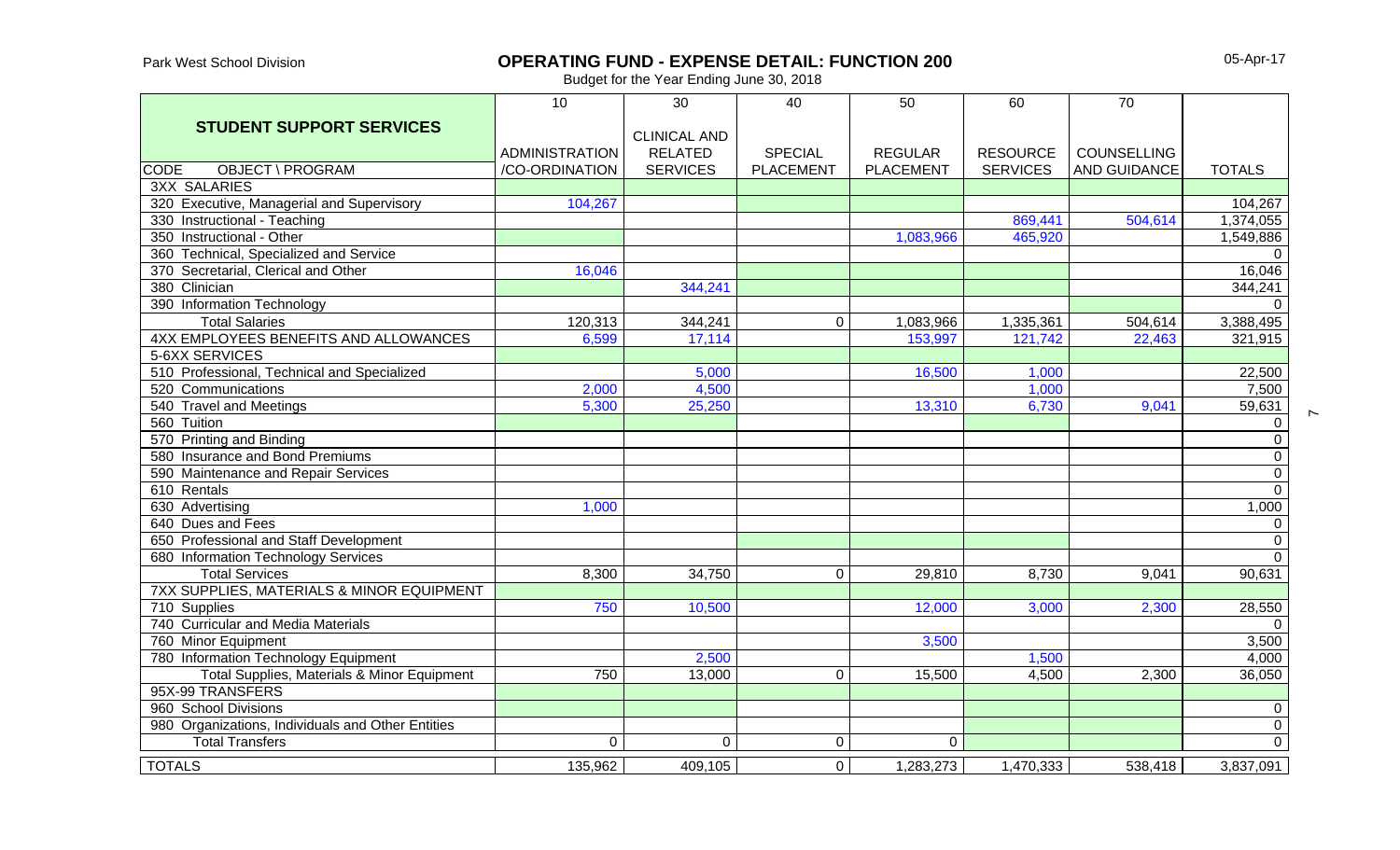#### **OPERATING FUND - EXPENSE DETAIL: FUNCTION 300** 05-Apr-17

| <b>ADULT LEARNING CENTRES</b>                     | 10<br><b>ADMINISTRATION</b> | 20                 |                |
|---------------------------------------------------|-----------------------------|--------------------|----------------|
| <b>OBJECT \ PROGRAM</b><br><b>CODE</b>            | <b>AND OTHER</b>            | <b>INSTRUCTION</b> | <b>TOTALS</b>  |
| <b>3XX SALARIES</b>                               |                             |                    |                |
| 320 Executive, Managerial and Supervisory         |                             |                    | $\Omega$       |
| 330 Instructional - Teaching                      |                             | 81,962             | 81,962         |
| 350 Instructional - Other                         |                             |                    | 0              |
| 360 Technical, Specialized and Service            |                             |                    | 0              |
| 370 Secretarial, Clerical and Other               |                             |                    | $\pmb{0}$      |
| 390 Information Technology                        |                             |                    | $\overline{0}$ |
| <b>Total Salaries</b>                             | 0                           | 81,962             | 81,962         |
| 4XX EMPLOYEES BENEFITS AND ALLOWANCES             |                             | 4,075              | 4,075          |
| 5-6XX SERVICES                                    |                             |                    |                |
| 510 Professional, Technical and Specialized       |                             |                    | 0              |
| 520 Communications                                |                             | 2,525              | 2,525          |
| 530 Utility Services                              |                             |                    | $\Omega$       |
| 540 Travel and Meetings                           |                             | 250                | 250            |
| 560 Tuition                                       |                             |                    | $\Omega$       |
| 570 Printing and Binding                          |                             | 1,000              | 1,000          |
| 580 Insurance and Bond Premiums                   |                             |                    | 0              |
| 590 Maintenance and Repair Services               |                             |                    | $\Omega$       |
| 610 Rentals                                       |                             | 18,000             | 18,000         |
| 620 Property Taxes                                |                             |                    | 0              |
| 630 Advertising                                   |                             |                    | $\mathbf 0$    |
| 640 Dues and Fees                                 |                             |                    | $\mathbf 0$    |
| 650 Professional and Staff Development            |                             |                    | $\mathbf 0$    |
| 680 Information Technology Services               |                             |                    | $\mathbf 0$    |
| <b>Total Services</b>                             | $\Omega$                    | 21,775             | 21,775         |
| 7XX SUPPLIES, MATERIALS & MINOR EQUIPMENT         |                             |                    |                |
| 710 Supplies                                      |                             | 2,500              | 2,500          |
| 740 Curricular and Media Materials                |                             | 2,500              | 2,500          |
| 760 Minor Equipment                               |                             |                    | $\Omega$       |
| 780 Information Technology Equipment              |                             | 2,600              | 2,600          |
| Total Supplies, Materials & Minor Equipment       | 0                           | 7,600              | 7,600          |
| 95X-99 TRANSFERS                                  |                             |                    |                |
| 960 School Divisions                              |                             |                    | 0              |
| 980 Organizations, Individuals and Other Entities |                             | 60,000             | 60,000         |
| 999 Recharge                                      |                             |                    | $\Omega$       |
| <b>Total Transfers</b>                            | 0                           | 60,000             | 60,000         |
| <b>TOTALS</b>                                     | 0                           | 175,412            | 175,412        |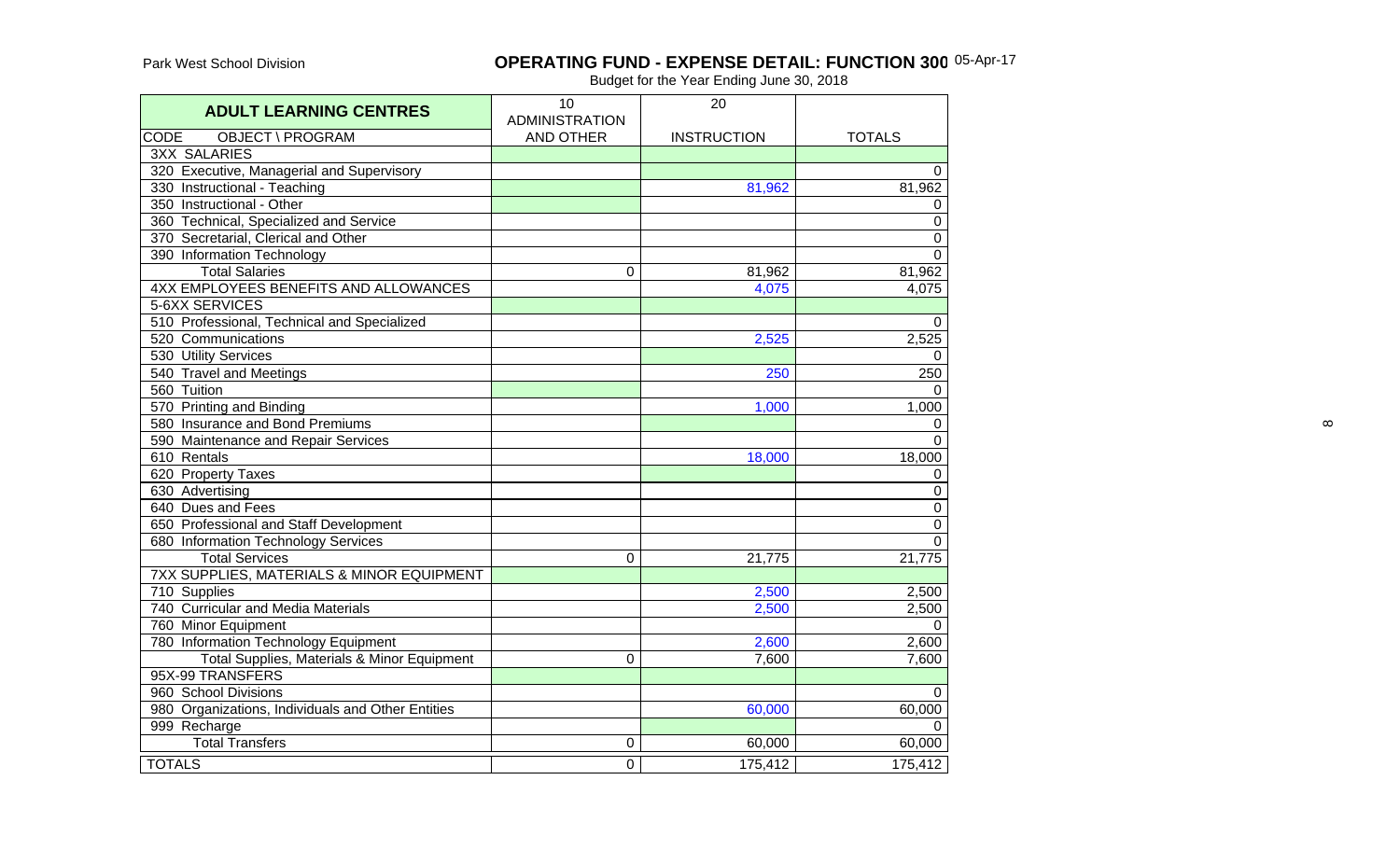# Park West School Division **OPERATING FUND - EXPENSE DETAIL: FUNCTION 400**

05-Apr-17

| ADDITIONAL LANGUAGE<br><b>SERVICES AND</b><br><b>CONTINUING</b><br>PRE-KINDERGARTEN<br>OBJECT \ PROGRAM<br><b>EDUCATION</b><br>FOR ADULTS<br><b>RECREATION</b><br><b>CODE</b><br><b>EDUCATION</b><br><b>TOTALS</b><br><b>3XX SALARIES</b><br>320 Executive, Managerial and Supervisory<br>81,962<br>330 Instructional - Teaching<br>81,962<br>350 Instructional - Other<br>360 Technical, Specialized and Service<br>$\pmb{0}$<br>370 Secretarial, Clerical and Other<br>$\overline{0}$<br>380 Clinician<br>$\mathbf 0$<br>390 Information Technology<br>81,962<br><b>Total Salaries</b><br>$\mathbf 0$<br>$\mathbf 0$<br>81,962<br>$\Omega$<br>4XX EMPLOYEES BENEFITS AND ALLOWANCES<br>1,441<br>1,441<br>5-6XX SERVICES<br>510 Professional, Technical and Specialized<br>520 Communications<br>7,540<br>540 Travel and Meetings<br>7,540<br>570 Printing and Binding<br>$\mathbf 0$<br>580 Insurance and Bond Premiums<br>$\mathbf 0$<br>590 Maintenance and Repair Services<br>610 Rentals<br>630 Advertising<br>$\mathbf 0$<br>640 Dues and Fees<br>650 Professional and Staff Development<br>$\overline{0}$<br>680 Information Technology Services<br><b>Total Services</b><br>7,540<br>7,540<br>$\mathbf 0$<br>$\mathbf 0$<br>$\mathbf 0$<br>7XX SUPPLIES, MATERIALS & MINOR EQUIPMENT |                                         | 10 | 20                   | 30               | 40 |  |
|-----------------------------------------------------------------------------------------------------------------------------------------------------------------------------------------------------------------------------------------------------------------------------------------------------------------------------------------------------------------------------------------------------------------------------------------------------------------------------------------------------------------------------------------------------------------------------------------------------------------------------------------------------------------------------------------------------------------------------------------------------------------------------------------------------------------------------------------------------------------------------------------------------------------------------------------------------------------------------------------------------------------------------------------------------------------------------------------------------------------------------------------------------------------------------------------------------------------------------------------------------------------------------------------------|-----------------------------------------|----|----------------------|------------------|----|--|
| $\overline{0}$<br>$\overline{0}$<br>$\overline{0}$<br>$\mathbf 0$<br>$\overline{0}$<br>$\mathbf 0$<br>$\overline{0}$<br>$\overline{0}$<br>$\overline{0}$                                                                                                                                                                                                                                                                                                                                                                                                                                                                                                                                                                                                                                                                                                                                                                                                                                                                                                                                                                                                                                                                                                                                      | <b>COMMUNITY EDUCATION AND SERVICES</b> |    | <b>ENGLISH AS AN</b> | <b>COMMUNITY</b> |    |  |
|                                                                                                                                                                                                                                                                                                                                                                                                                                                                                                                                                                                                                                                                                                                                                                                                                                                                                                                                                                                                                                                                                                                                                                                                                                                                                               |                                         |    |                      |                  |    |  |
|                                                                                                                                                                                                                                                                                                                                                                                                                                                                                                                                                                                                                                                                                                                                                                                                                                                                                                                                                                                                                                                                                                                                                                                                                                                                                               |                                         |    |                      |                  |    |  |
|                                                                                                                                                                                                                                                                                                                                                                                                                                                                                                                                                                                                                                                                                                                                                                                                                                                                                                                                                                                                                                                                                                                                                                                                                                                                                               |                                         |    |                      |                  |    |  |
|                                                                                                                                                                                                                                                                                                                                                                                                                                                                                                                                                                                                                                                                                                                                                                                                                                                                                                                                                                                                                                                                                                                                                                                                                                                                                               |                                         |    |                      |                  |    |  |
|                                                                                                                                                                                                                                                                                                                                                                                                                                                                                                                                                                                                                                                                                                                                                                                                                                                                                                                                                                                                                                                                                                                                                                                                                                                                                               |                                         |    |                      |                  |    |  |
|                                                                                                                                                                                                                                                                                                                                                                                                                                                                                                                                                                                                                                                                                                                                                                                                                                                                                                                                                                                                                                                                                                                                                                                                                                                                                               |                                         |    |                      |                  |    |  |
|                                                                                                                                                                                                                                                                                                                                                                                                                                                                                                                                                                                                                                                                                                                                                                                                                                                                                                                                                                                                                                                                                                                                                                                                                                                                                               |                                         |    |                      |                  |    |  |
|                                                                                                                                                                                                                                                                                                                                                                                                                                                                                                                                                                                                                                                                                                                                                                                                                                                                                                                                                                                                                                                                                                                                                                                                                                                                                               |                                         |    |                      |                  |    |  |
|                                                                                                                                                                                                                                                                                                                                                                                                                                                                                                                                                                                                                                                                                                                                                                                                                                                                                                                                                                                                                                                                                                                                                                                                                                                                                               |                                         |    |                      |                  |    |  |
|                                                                                                                                                                                                                                                                                                                                                                                                                                                                                                                                                                                                                                                                                                                                                                                                                                                                                                                                                                                                                                                                                                                                                                                                                                                                                               |                                         |    |                      |                  |    |  |
|                                                                                                                                                                                                                                                                                                                                                                                                                                                                                                                                                                                                                                                                                                                                                                                                                                                                                                                                                                                                                                                                                                                                                                                                                                                                                               |                                         |    |                      |                  |    |  |
|                                                                                                                                                                                                                                                                                                                                                                                                                                                                                                                                                                                                                                                                                                                                                                                                                                                                                                                                                                                                                                                                                                                                                                                                                                                                                               |                                         |    |                      |                  |    |  |
|                                                                                                                                                                                                                                                                                                                                                                                                                                                                                                                                                                                                                                                                                                                                                                                                                                                                                                                                                                                                                                                                                                                                                                                                                                                                                               |                                         |    |                      |                  |    |  |
|                                                                                                                                                                                                                                                                                                                                                                                                                                                                                                                                                                                                                                                                                                                                                                                                                                                                                                                                                                                                                                                                                                                                                                                                                                                                                               |                                         |    |                      |                  |    |  |
|                                                                                                                                                                                                                                                                                                                                                                                                                                                                                                                                                                                                                                                                                                                                                                                                                                                                                                                                                                                                                                                                                                                                                                                                                                                                                               |                                         |    |                      |                  |    |  |
|                                                                                                                                                                                                                                                                                                                                                                                                                                                                                                                                                                                                                                                                                                                                                                                                                                                                                                                                                                                                                                                                                                                                                                                                                                                                                               |                                         |    |                      |                  |    |  |
|                                                                                                                                                                                                                                                                                                                                                                                                                                                                                                                                                                                                                                                                                                                                                                                                                                                                                                                                                                                                                                                                                                                                                                                                                                                                                               |                                         |    |                      |                  |    |  |
|                                                                                                                                                                                                                                                                                                                                                                                                                                                                                                                                                                                                                                                                                                                                                                                                                                                                                                                                                                                                                                                                                                                                                                                                                                                                                               |                                         |    |                      |                  |    |  |
|                                                                                                                                                                                                                                                                                                                                                                                                                                                                                                                                                                                                                                                                                                                                                                                                                                                                                                                                                                                                                                                                                                                                                                                                                                                                                               |                                         |    |                      |                  |    |  |
|                                                                                                                                                                                                                                                                                                                                                                                                                                                                                                                                                                                                                                                                                                                                                                                                                                                                                                                                                                                                                                                                                                                                                                                                                                                                                               |                                         |    |                      |                  |    |  |
|                                                                                                                                                                                                                                                                                                                                                                                                                                                                                                                                                                                                                                                                                                                                                                                                                                                                                                                                                                                                                                                                                                                                                                                                                                                                                               |                                         |    |                      |                  |    |  |
|                                                                                                                                                                                                                                                                                                                                                                                                                                                                                                                                                                                                                                                                                                                                                                                                                                                                                                                                                                                                                                                                                                                                                                                                                                                                                               |                                         |    |                      |                  |    |  |
|                                                                                                                                                                                                                                                                                                                                                                                                                                                                                                                                                                                                                                                                                                                                                                                                                                                                                                                                                                                                                                                                                                                                                                                                                                                                                               |                                         |    |                      |                  |    |  |
|                                                                                                                                                                                                                                                                                                                                                                                                                                                                                                                                                                                                                                                                                                                                                                                                                                                                                                                                                                                                                                                                                                                                                                                                                                                                                               |                                         |    |                      |                  |    |  |
|                                                                                                                                                                                                                                                                                                                                                                                                                                                                                                                                                                                                                                                                                                                                                                                                                                                                                                                                                                                                                                                                                                                                                                                                                                                                                               |                                         |    |                      |                  |    |  |
|                                                                                                                                                                                                                                                                                                                                                                                                                                                                                                                                                                                                                                                                                                                                                                                                                                                                                                                                                                                                                                                                                                                                                                                                                                                                                               |                                         |    |                      |                  |    |  |
| 710 Supplies<br>16,350<br>16,350                                                                                                                                                                                                                                                                                                                                                                                                                                                                                                                                                                                                                                                                                                                                                                                                                                                                                                                                                                                                                                                                                                                                                                                                                                                              |                                         |    |                      |                  |    |  |
| 740 Curricular and Media Materials<br>$\mathbf 0$                                                                                                                                                                                                                                                                                                                                                                                                                                                                                                                                                                                                                                                                                                                                                                                                                                                                                                                                                                                                                                                                                                                                                                                                                                             |                                         |    |                      |                  |    |  |
| 760 Minor Equipment<br>$\mathbf 0$                                                                                                                                                                                                                                                                                                                                                                                                                                                                                                                                                                                                                                                                                                                                                                                                                                                                                                                                                                                                                                                                                                                                                                                                                                                            |                                         |    |                      |                  |    |  |
| 780 Information Technology Equipment<br>$\overline{0}$                                                                                                                                                                                                                                                                                                                                                                                                                                                                                                                                                                                                                                                                                                                                                                                                                                                                                                                                                                                                                                                                                                                                                                                                                                        |                                         |    |                      |                  |    |  |
| Total Supplies, Materials & Minor Equipment<br>16,350<br>16,350<br>$\mathbf 0$<br>$\mathbf 0$<br>$\mathbf 0$                                                                                                                                                                                                                                                                                                                                                                                                                                                                                                                                                                                                                                                                                                                                                                                                                                                                                                                                                                                                                                                                                                                                                                                  |                                         |    |                      |                  |    |  |
| 95X-99 TRANSFERS                                                                                                                                                                                                                                                                                                                                                                                                                                                                                                                                                                                                                                                                                                                                                                                                                                                                                                                                                                                                                                                                                                                                                                                                                                                                              |                                         |    |                      |                  |    |  |
| 980 Organizations, Individuals and Other Entities<br>$\mathbf 0$                                                                                                                                                                                                                                                                                                                                                                                                                                                                                                                                                                                                                                                                                                                                                                                                                                                                                                                                                                                                                                                                                                                                                                                                                              |                                         |    |                      |                  |    |  |
| $\overline{0}$<br>999 Recharge                                                                                                                                                                                                                                                                                                                                                                                                                                                                                                                                                                                                                                                                                                                                                                                                                                                                                                                                                                                                                                                                                                                                                                                                                                                                |                                         |    |                      |                  |    |  |
| $\overline{0}$<br><b>Total Transfers</b><br>0<br>0<br>0<br>$\mathbf{0}$                                                                                                                                                                                                                                                                                                                                                                                                                                                                                                                                                                                                                                                                                                                                                                                                                                                                                                                                                                                                                                                                                                                                                                                                                       |                                         |    |                      |                  |    |  |
| <b>TOTALS</b><br>107,293<br>107,293<br>$\overline{0}$<br>$\overline{0}$<br>$\overline{0}$                                                                                                                                                                                                                                                                                                                                                                                                                                                                                                                                                                                                                                                                                                                                                                                                                                                                                                                                                                                                                                                                                                                                                                                                     |                                         |    |                      |                  |    |  |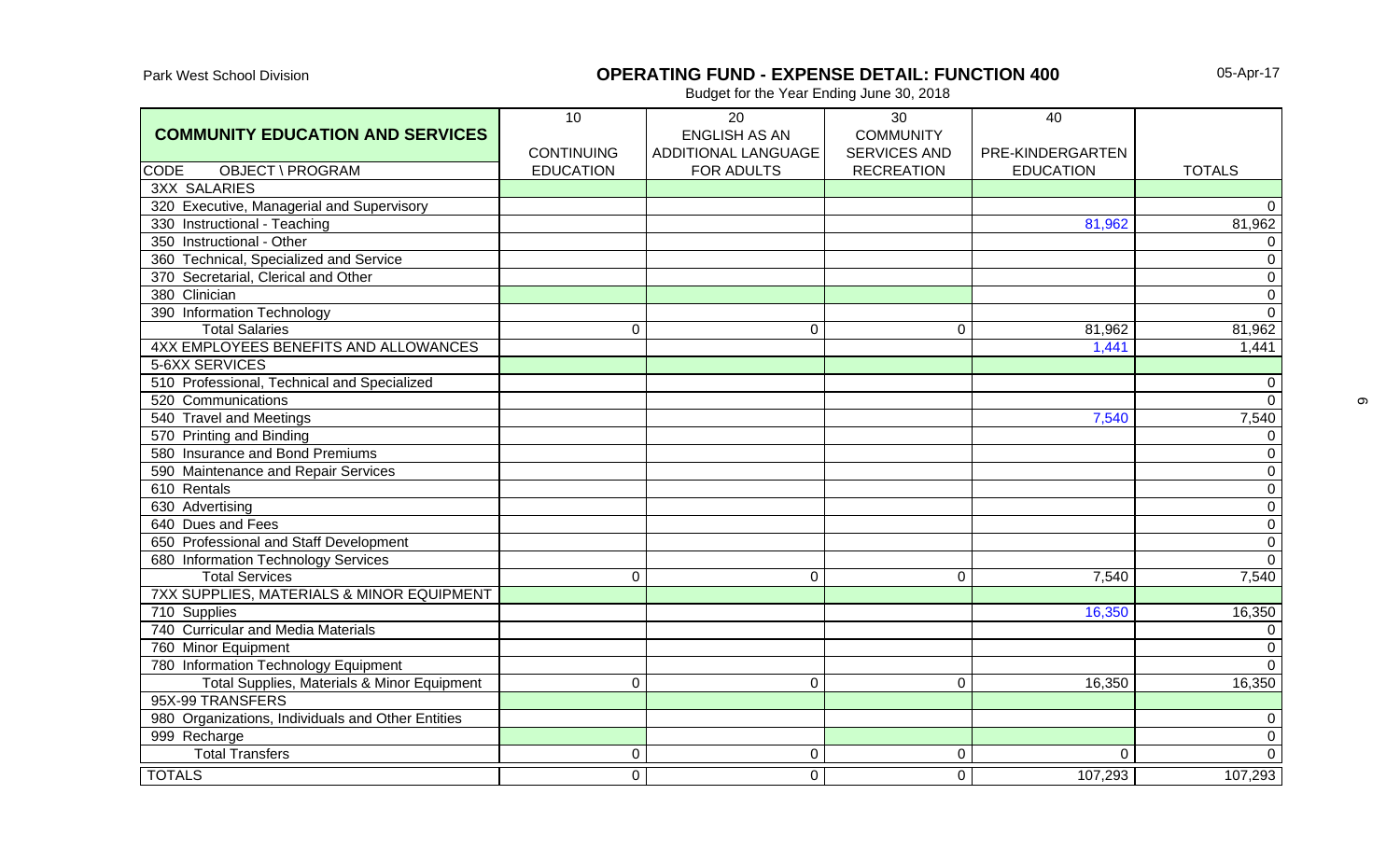## **OPERATING FUND - EXPENSE DETAIL: FUNCTION 500**

|                                                      | 10              | 20                         | 30                          | 50                 |                |
|------------------------------------------------------|-----------------|----------------------------|-----------------------------|--------------------|----------------|
| <b>DIVISIONAL ADMINISTRATION</b>                     |                 | INSTRUCTIONAL BUSINESS AND |                             | <b>MANAGEMENT</b>  |                |
|                                                      | <b>BOARD OF</b> |                            | MANAGEMENT & ADMINISTRATIVE | <b>INFORMATION</b> |                |
| <b>CODE</b><br>OBJECT \ PROGRAM                      | <b>TRUSTEES</b> | ADMINISTRATION             | <b>SERVICES</b>             | <b>SERVICES</b>    | <b>TOTALS</b>  |
| <b>3XX SALARIES</b>                                  |                 |                            |                             |                    |                |
| 310 Trustees Remuneration                            | 95,250          |                            |                             |                    | 95,250         |
| 320 Executive, Managerial and Supervisory            |                 | 284,990                    | 110,000                     |                    | 394,990        |
| 360 Technical, Specialized and Service               |                 |                            | 244,780                     |                    | 244,780        |
| 370 Secretarial, Clerical and Other                  |                 | 48,624                     | 24,312                      |                    | 72,936         |
| 390 Information Technology                           |                 |                            |                             |                    | $\overline{0}$ |
| <b>Total Salaries</b>                                | 95,250          | 333,614                    | 379,092                     | $\mathbf 0$        | 807,956        |
| 4XX EMPLOYEES BENEFITS AND ALLOWA                    | 800             | 18,579                     | 55,862                      |                    | 75,241         |
| 5-6XX SERVICES                                       |                 |                            |                             |                    |                |
| 510 Professional, Technical and Specialized          | 8,000           |                            | 27,000                      | 82,500             | 117,500        |
| 520 Communications                                   |                 | 7,300                      | 13,300                      |                    | 20,600         |
| 540 Travel and Meetings                              | 17,207          | 24,500                     | 14,750                      |                    | 56,457         |
| 570 Printing and Binding                             |                 |                            | 5,500                       |                    | 5,500          |
| 580 Insurance and Bond Premiums                      |                 |                            | 26,000                      |                    | 26,000         |
| 590 Maintenance and Repair Services                  |                 |                            |                             |                    | $\mathbf 0$    |
| 610 Rentals                                          |                 |                            |                             |                    | $\overline{0}$ |
| 630 Advertising                                      |                 | 2,500                      | 2,000                       |                    | 4,500          |
| 640 Dues and Fees                                    | 40,000          | 2,100                      |                             |                    | 42,100         |
| 650 Professional and Staff Development               | 16,000          |                            | 12,500                      |                    | 28,500         |
| 680 Information Technology Services                  |                 |                            |                             |                    | $\mathbf 0$    |
| <b>Total Services</b>                                | 81,207          | 36,400                     | 101,050                     | 82,500             | 301,157        |
| <b>7XX SUPPLIES, MATERIALS &amp; MINOR EQUIPMENT</b> |                 |                            |                             |                    |                |
| 710 Supplies                                         |                 |                            | 1,593                       |                    | 1,593          |
| 740 Curricular and Media Materials                   |                 |                            |                             |                    | $\overline{0}$ |
| 760 Minor Equipment                                  |                 |                            | 4,000                       |                    | 4,000          |
| 780 Information Technology Equipment                 |                 |                            | 4,000                       |                    | 4,000          |
| Total Supplies, Materials & Minor Equ                | 0               | 0                          | 9,593                       | 0                  | 9,593          |
| 95X-99 TRANSFERS                                     |                 |                            |                             |                    |                |
| 960 School Divisions                                 |                 |                            |                             |                    | $\pmb{0}$      |
| 980 Organizations, Individuals and Other Entities    |                 |                            |                             |                    | $\overline{0}$ |
| 999 Recharge                                         |                 |                            |                             |                    | $\overline{0}$ |
| <b>Total Transfers</b>                               | 0               | $\Omega$                   | $\mathbf 0$                 |                    | $\overline{0}$ |
| <b>TOTALS</b>                                        | 177,257         | 388,593                    | 545,597                     | 82,500             | 1,193,947      |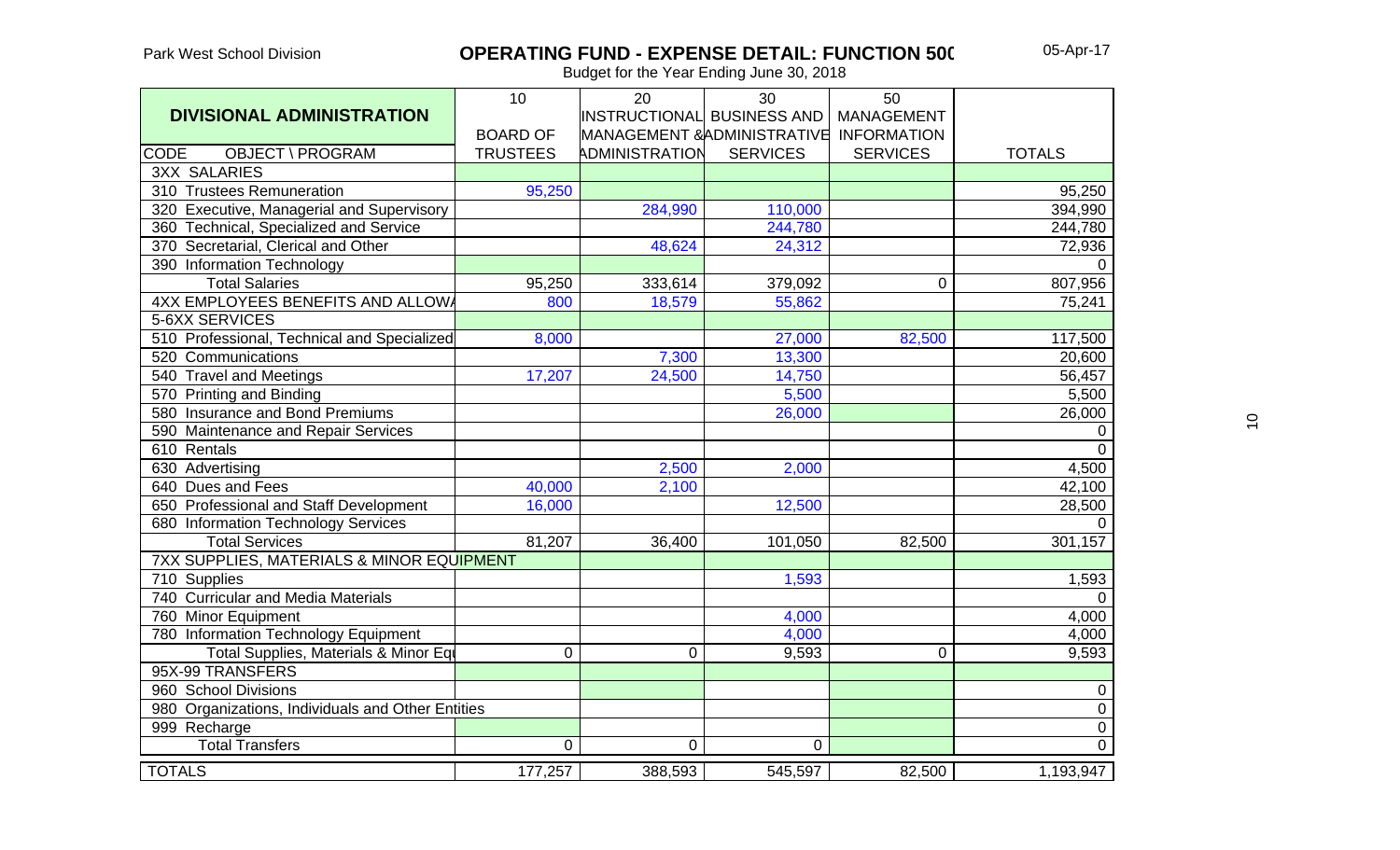### **OPERATING FUND - EXPENSE DETAIL: FUNCTION 600**

05-Apr-17

Budget for the Year Ending June 30, 2018

|                                                   | 05                      | 10                      | 20            | 30                 | 80             |                |
|---------------------------------------------------|-------------------------|-------------------------|---------------|--------------------|----------------|----------------|
| <b>INSTRUCTIONAL AND OTHER</b>                    | <b>CURRICULUM</b>       |                         |               |                    |                |                |
| <b>SUPPORT SERVICES</b>                           | <b>CONSULTING &amp;</b> | <b>CURRICULUM</b>       | LIBRARY/      | PROFESSIONAL       |                |                |
|                                                   | <b>DEVELOPMENT</b>      | <b>CONSULTING &amp;</b> | <b>MEDIA</b>  | <b>AND STAFF</b>   |                |                |
| <b>OBJECT \ PROGRAM</b><br>CODE                   | <b>ADMINISTRATION</b>   | <b>DEVELOPMENT</b>      | <b>CENTRE</b> | <b>DEVELOPMENT</b> | <b>OTHER</b>   | <b>TOTALS</b>  |
| <b>3XX SALARIES</b>                               |                         |                         |               |                    |                |                |
| 320 Executive, Managerial and Supervi             | 92,660                  |                         |               |                    |                | 92,660         |
| 330 Instructional - Teaching                      |                         |                         |               | 195,125            |                | 195,125        |
| 350 Instructional - Other                         |                         |                         | 222,069       |                    |                | 222,069        |
| 360 Technical, Specialized and Service            |                         |                         |               |                    |                | 0              |
| 370 Secretarial, Clerical and Other               |                         |                         |               |                    |                | $\overline{0}$ |
| 390 Information Technology                        |                         |                         |               |                    |                | $\overline{0}$ |
| <b>Total Salaries</b>                             | 92,660                  | 0                       | 222,069       | 195,125            | $\Omega$       | 509,854        |
| <b>4XX EMPLOYEES BENEFITS AND ALL</b>             | 4,078                   |                         | 33,363        | 9,476              |                | 46,917         |
| 5-6XX SERVICES                                    |                         |                         |               |                    |                |                |
| 510 Professional, Technical and Specialized       |                         |                         |               |                    |                | $\overline{0}$ |
| 520 Communications                                | 1,000                   |                         |               |                    |                | 1,000          |
| 540 Travel and Meetings                           | 9,225                   |                         | 1,175         |                    |                | 10,400         |
| 560 Tuition                                       |                         |                         |               |                    |                | 0              |
| 570 Printing and Binding                          |                         |                         |               |                    |                | $\mathbf 0$    |
| 580 Insurance and Bond Premiums                   |                         |                         |               |                    |                | $\overline{0}$ |
| 590 Maintenance and Repair Services               |                         |                         |               |                    |                | $\overline{0}$ |
| 610 Rentals                                       |                         |                         |               |                    |                | $\overline{0}$ |
| 630 Advertising                                   | 1,100                   |                         |               |                    |                | 1,100          |
| 640 Dues and Fees                                 |                         |                         |               |                    |                | $\Omega$       |
| 650 Professional and Staff Development            |                         |                         |               | 115,359            |                | 115,359        |
| 680 Information Technology Services               |                         |                         | 8,700         |                    |                | 8,700          |
| <b>Total Services</b>                             | 11,325                  | $\mathbf 0$             | 9,875         | 115,359            | $\Omega$       | 136,559        |
| 7XX SUPPLIES, MATERIALS & MINOR EQUIPMENT         |                         |                         |               |                    |                |                |
| 710 Supplies                                      |                         |                         |               | 15,000             |                | 15,000         |
| 740 Curricular and Media Materials                |                         |                         | 32,270        |                    |                | 32,270         |
| 760 Minor Equipment                               |                         |                         |               |                    |                | $\overline{0}$ |
| 780 Information Technology Equipment              |                         |                         |               |                    |                | $\overline{0}$ |
| Total Supplies, Materials & Mind                  | $\mathbf 0$             | $\mathbf 0$             | 32,270        | 15,000             | $\mathbf 0$    | 47,270         |
| 95X-99 TRANSFERS                                  |                         |                         |               |                    |                |                |
| 960 School Divisions                              |                         |                         |               |                    |                | $\overline{0}$ |
| 980 Organizations, Individuals and Other Entities |                         |                         |               |                    |                | $\overline{0}$ |
| <b>Total Transfers</b>                            |                         |                         |               |                    | $\overline{0}$ | $\overline{0}$ |
| <b>TOTALS</b>                                     | 108,063                 | $\mathbf 0$             | 297,577       | 334,960            | $\overline{0}$ | 740,600        |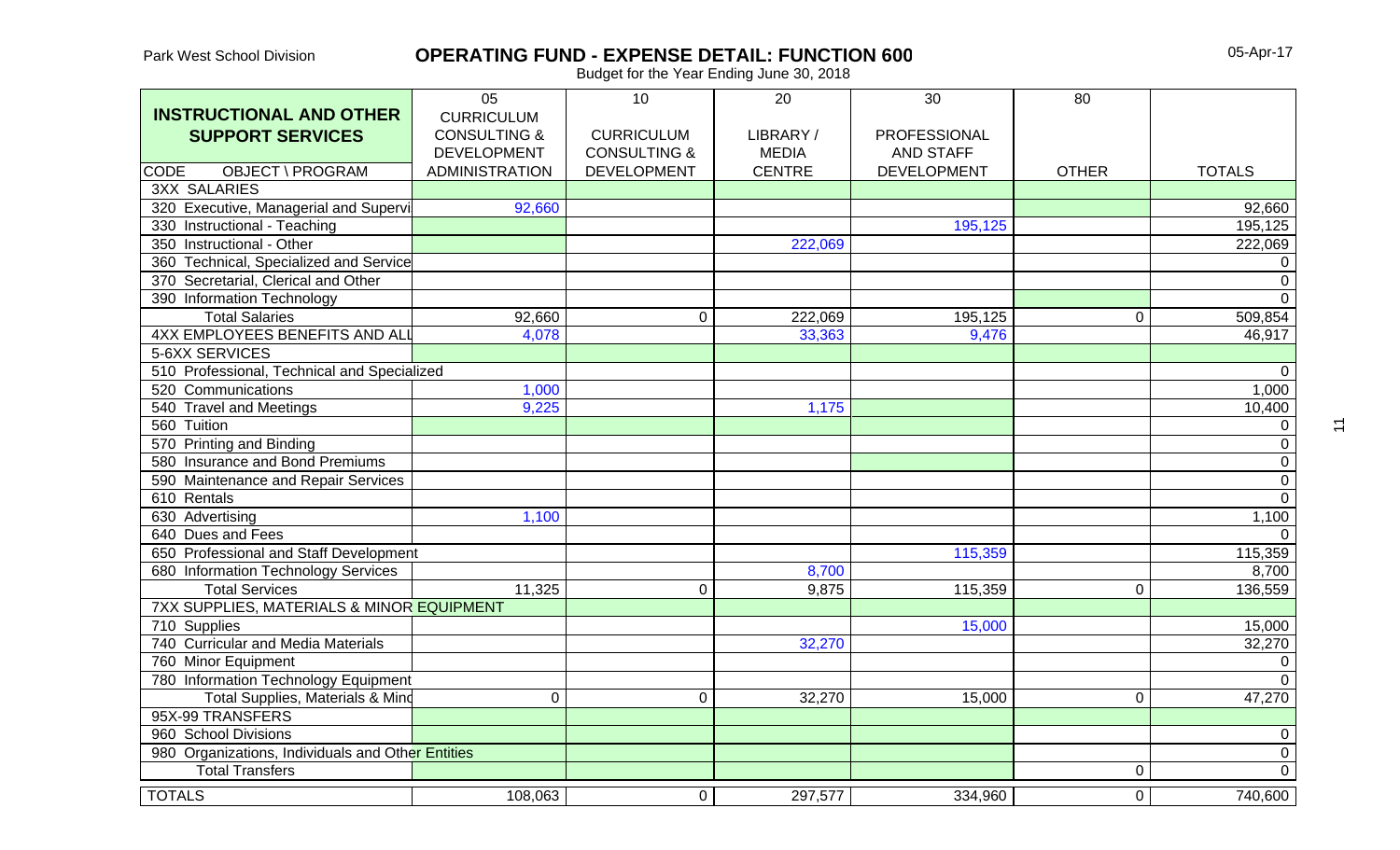## **OPERATING FUND - EXPENSE DETAIL: FUNCTION 700** 05-Apr-17

Budget for the Year Ending June 30, 2018

|                                                      | 10                  | 20             | 70                      | 80                     | 90                 |                |
|------------------------------------------------------|---------------------|----------------|-------------------------|------------------------|--------------------|----------------|
| <b>TRANSPORTATION OF PUPILS</b>                      |                     |                |                         | ALLOWANCES BOARDING OF | <b>FIELD TRIPS</b> |                |
|                                                      |                     |                | IN LIEU OF              | STUDENTS/              | <b>AND</b>         |                |
| OBJECT \ PROGRAM<br><b>CODE</b>                      | <b>DMINISTRATIO</b> | <b>REGULAR</b> | RANSPORTATIODORMITORIES |                        | <b>OTHER</b>       | <b>TOTALS</b>  |
| <b>3XX SALARIES</b>                                  |                     |                |                         |                        |                    |                |
| 320 Executive, Managerial and Superv                 | 39,463              |                |                         |                        |                    | 39,463         |
| 350 Instructional - Other                            |                     |                |                         |                        |                    | $\Omega$       |
| 360 Technical, Specialized and Service               |                     | 725,180        |                         |                        |                    | 725,180        |
| 370 Secretarial, Clerical and Other                  |                     | 16,046         |                         |                        |                    | 16,046         |
| 390 Information Technology                           |                     |                |                         |                        |                    | $\Omega$       |
| <b>Total Salaries</b>                                | 39,463              | 741,226        |                         | 0                      | $\mathbf 0$        | 780,689        |
| <b>4XX EMPLOYEES BENEFITS AND AL</b>                 | 5,852               | 110,533        |                         |                        |                    | 116,385        |
| 5-6XX SERVICES                                       |                     |                |                         |                        |                    |                |
| 510 Professional, Technical and Specialized          |                     | 1,800          |                         |                        |                    | 1,800          |
| 520 Communications                                   | 1,500               | 12,800         |                         |                        |                    | 14,300         |
| 540 Travel and Meetings                              | 8,200               | 1,950          |                         |                        |                    | 10,150         |
| 570 Printing and Binding                             |                     |                |                         |                        |                    | $\Omega$       |
| 550 Transportation of Pupils                         |                     | 606,300        |                         |                        | 77,525             | 683,825        |
| 580 Insurance and Bond Premiums                      |                     | 21,000         |                         |                        |                    | 21,000         |
| 590 Maintenance and Repair Services                  |                     | 20,000         |                         |                        |                    | 20,000         |
| 610 Rentals                                          |                     | 5,200          |                         |                        |                    | 5,200          |
| 630 Advertising                                      | 1,000               |                |                         |                        |                    | 1,000          |
| 640 Dues and Fees                                    | 500                 |                |                         |                        |                    | 500            |
| 650 Professional and Staff Development               |                     | 7,836          |                         |                        |                    | 7,836          |
| 680 Information Technology Services                  |                     |                |                         |                        |                    | $\Omega$       |
| <b>Total Services</b>                                | 11,200              | 676,886        | 0                       | 0                      | 77,525             | 765,611        |
| <b>7XX SUPPLIES, MATERIALS &amp; MINOR EQUIPMENT</b> |                     |                |                         |                        |                    |                |
| 710 Supplies                                         | 300                 | 327,500        |                         |                        |                    | 327,800        |
| 740 Curricular and Media Materials                   |                     |                |                         |                        |                    | $\Omega$       |
| 760 Minor Equipment                                  |                     | 3,000          |                         |                        |                    | 3,000          |
| 780 Information Technology Equipment                 |                     | 1,500          |                         |                        |                    | 1,500          |
| Total Supplies, Materials & Min                      | 300                 | 332,000        |                         | 0                      | 0                  | 332,300        |
| 95X-99 TRANSFERS                                     |                     |                |                         |                        |                    |                |
| 960 School Divisions                                 |                     |                |                         |                        |                    | 0              |
| 980 Organizations, Individuals and Other Entities    |                     |                |                         |                        |                    | $\pmb{0}$      |
| 999 Recharge                                         |                     | (120,000)      |                         |                        | 120,000            | $\pmb{0}$      |
| <b>Total Transfers</b>                               | $\Omega$            | (120,000)      | $\Omega$                | 0                      | 120,000            | $\overline{0}$ |
| <b>TOTALS</b>                                        | 56,815              | 1,740,645      | 0                       | $\overline{0}$         | 197,525            | 1,994,985      |

 $\tilde{c}$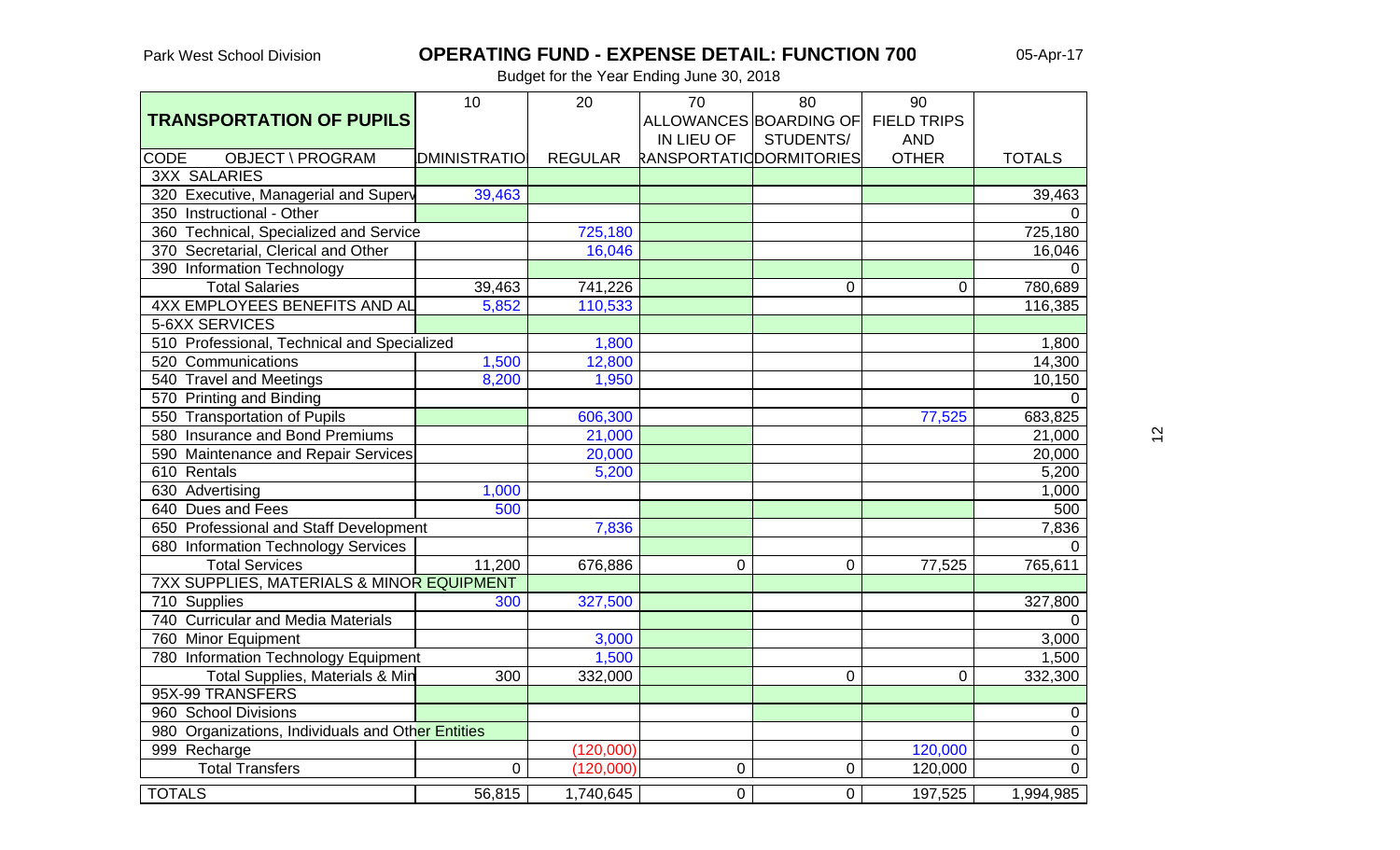#### **OPERATING FUND - EXPENSE DETAIL: FUNCTION 800**05-Apr-17

|                                             | 10     | 20            | 50                                 | 70               | 80             |                |
|---------------------------------------------|--------|---------------|------------------------------------|------------------|----------------|----------------|
| <b>OPERATIONS AND MAINTENANCE</b>           |        |               | <b>SCHOOL</b>                      |                  |                |                |
|                                             |        | <b>SCHOOL</b> | <b>BUILDINGS</b>                   |                  |                |                |
|                                             |        |               | <b>BUILDINGS REPAIRS AND</b>       | <b>OTHER</b>     |                |                |
| <b>CODE</b><br><b>OBJECT \ PROGRAM</b>      |        |               | DMINISTRATIO/IAINTENANCIEPLACEMENT | <b>BUILDINGS</b> | <b>GROUNDS</b> | <b>TOTALS</b>  |
| <b>3XX SALARIES</b>                         |        |               |                                    |                  |                |                |
| 320 Executive, Managerial and Supervisory   | 39,463 |               |                                    |                  |                | 39,463         |
| 360 Technical, Specialized and Service      |        | 1,043,458     |                                    |                  |                | 1,043,458      |
| 370 Secretarial, Clerical and Other         | 16,046 |               |                                    |                  |                | 16,046         |
| 390 Information Technology                  |        |               |                                    |                  |                | $\Omega$       |
| <b>Total Salaries</b>                       | 55,509 | 1,043,458     | $\overline{0}$                     | $\mathbf 0$      | $\overline{0}$ | 1,098,967      |
| 4XX EMPLOYEES BENEFITS AND ALLOWANCES       | 8,619  | 158,092       |                                    |                  |                | 166,711        |
| 5-6XX SERVICES                              |        |               |                                    |                  |                |                |
| 510 Professional, Technical and Specialized |        |               |                                    | 600              | 18,000         | 18,600         |
| 520 Communications                          | 1,800  | 6,800         |                                    |                  |                | 8,600          |
| 530 Utility Services                        |        | 805,000       |                                    | 30,870           |                | 835,870        |
| 540 Travel and Meetings                     | 2,384  | 58,900        |                                    |                  |                | 61,284         |
| 570 Printing and Binding                    |        |               |                                    |                  |                | $\overline{0}$ |
| 580 Insurance and Bond Premiums             |        | 168,000       |                                    |                  |                | 168,000        |
| 590 Maintenance and Repair Services         |        | 333,335       | 289,206                            | 6,500            | 20,000         | 649,041        |
| 610 Rentals                                 |        | 62,500        |                                    | 18,800           | 30,000         | 111,300        |
| 620 Property Taxes                          |        | 60,000        |                                    | 15,300           |                | 75,300         |
| 630 Advertising                             | 1,500  |               |                                    |                  |                | 1,500          |
| 640 Dues and Fees                           | 500    |               |                                    |                  |                | 500            |
| 650 Professional and Staff Development      |        | 8,000         |                                    |                  |                | 8,000          |
| 680 Information Technology Services         |        |               |                                    |                  |                | $\Omega$       |
| <b>Total Services</b>                       | 6,184  | 1,502,535     | 289,206                            | 72,070           | 68,000         | 1,937,995      |
| 7XX SUPPLIES, MATERIALS & MINOR EQUIPMENT   |        |               |                                    |                  |                |                |
| 710 Supplies                                | 200    | 194,572       |                                    | 880              | 16,000         | 211,652        |
| 740 Curricular and Media Materials          |        |               |                                    |                  |                | $\Omega$       |
| 760 Minor Equipment                         |        | 37,500        |                                    |                  |                | 37,500         |
| 780 Information Technology Equipment        |        |               |                                    |                  |                | $\Omega$       |
| Total Supplies, Materials & Minor Equipment | 200    | 232,072       | $\Omega$                           | 880              | 16,000         | 249,152        |
| 960 School Divisions                        |        |               |                                    |                  |                |                |
| 999 Recharge                                |        |               |                                    |                  |                | $\overline{0}$ |
| <b>TOTALS</b>                               | 70,512 | 2,936,157     | 289,206                            | 72,950           | 84,000         | 3,452,825      |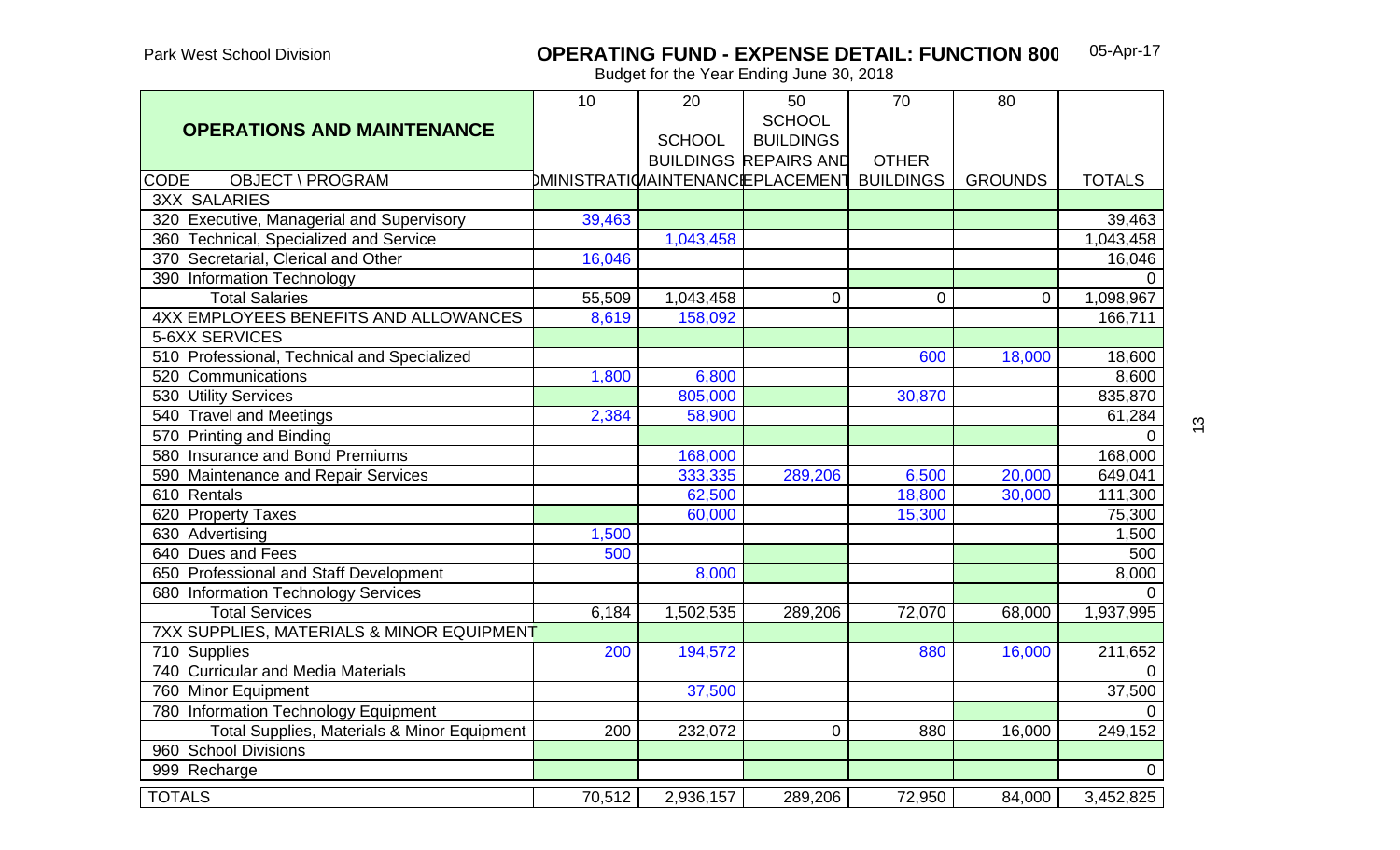### **OPERATING FUND - DETAIL OF TRANSFERS TO (FROM) CAPITAL FUND**

Budget for the Year Ending June 30, 2018

|                                  | Category "D" School Buildings                                |         |         |
|----------------------------------|--------------------------------------------------------------|---------|---------|
| <b>Bus Reserve</b>               |                                                              |         |         |
| <b>Bus Purchases</b>             |                                                              | 105,000 |         |
| <b>Other Vehicles</b>            |                                                              |         |         |
|                                  | Furniture/Fixtures & Equipment                               |         |         |
|                                  | Computer Hardware & Software                                 |         |         |
| <b>Assets Under Construction</b> |                                                              |         |         |
|                                  | Other: Photocopiers<br><u> 1989 - Jan Barbara III, marka</u> | 30,000  |         |
|                                  |                                                              |         |         |
|                                  |                                                              |         |         |
|                                  |                                                              |         |         |
|                                  |                                                              |         |         |
|                                  |                                                              |         |         |
|                                  |                                                              |         |         |
|                                  |                                                              |         |         |
|                                  |                                                              |         |         |
|                                  |                                                              |         |         |
|                                  |                                                              |         |         |
|                                  |                                                              |         |         |
|                                  |                                                              |         |         |
|                                  |                                                              |         | 135,000 |
|                                  |                                                              |         |         |
|                                  | <b>Less: Transfers from Capital Fund</b>                     |         |         |
|                                  |                                                              |         |         |
|                                  |                                                              |         |         |
|                                  |                                                              |         |         |
|                                  |                                                              |         |         |
|                                  |                                                              |         |         |
|                                  |                                                              |         |         |
|                                  | Net Transfers to (from) Capital Fund                         |         | 135,000 |

### **CAPITAL EXPENDITURES FOR STATISTICS CANADA**

Budget for the Year Ending June 30, 2018

| (include additions to work in progress) | New Assets/<br>Renovation/Retrofit | Purchase of Used Cdn.<br>Assets | <b>Total Capital</b><br><b>Expenses</b> |
|-----------------------------------------|------------------------------------|---------------------------------|-----------------------------------------|
| Land                                    |                                    |                                 |                                         |
| <b>Building Construction</b>            |                                    |                                 |                                         |
| School Buses, Vehicles & Equipment      | 135,000                            |                                 | 135,000                                 |
| Software                                |                                    |                                 |                                         |
| <b>Total</b>                            | 135,000                            |                                 | 135,000                                 |

Note: The amounts entered here should be for the Division's own expenses only, not those funded by PSFB.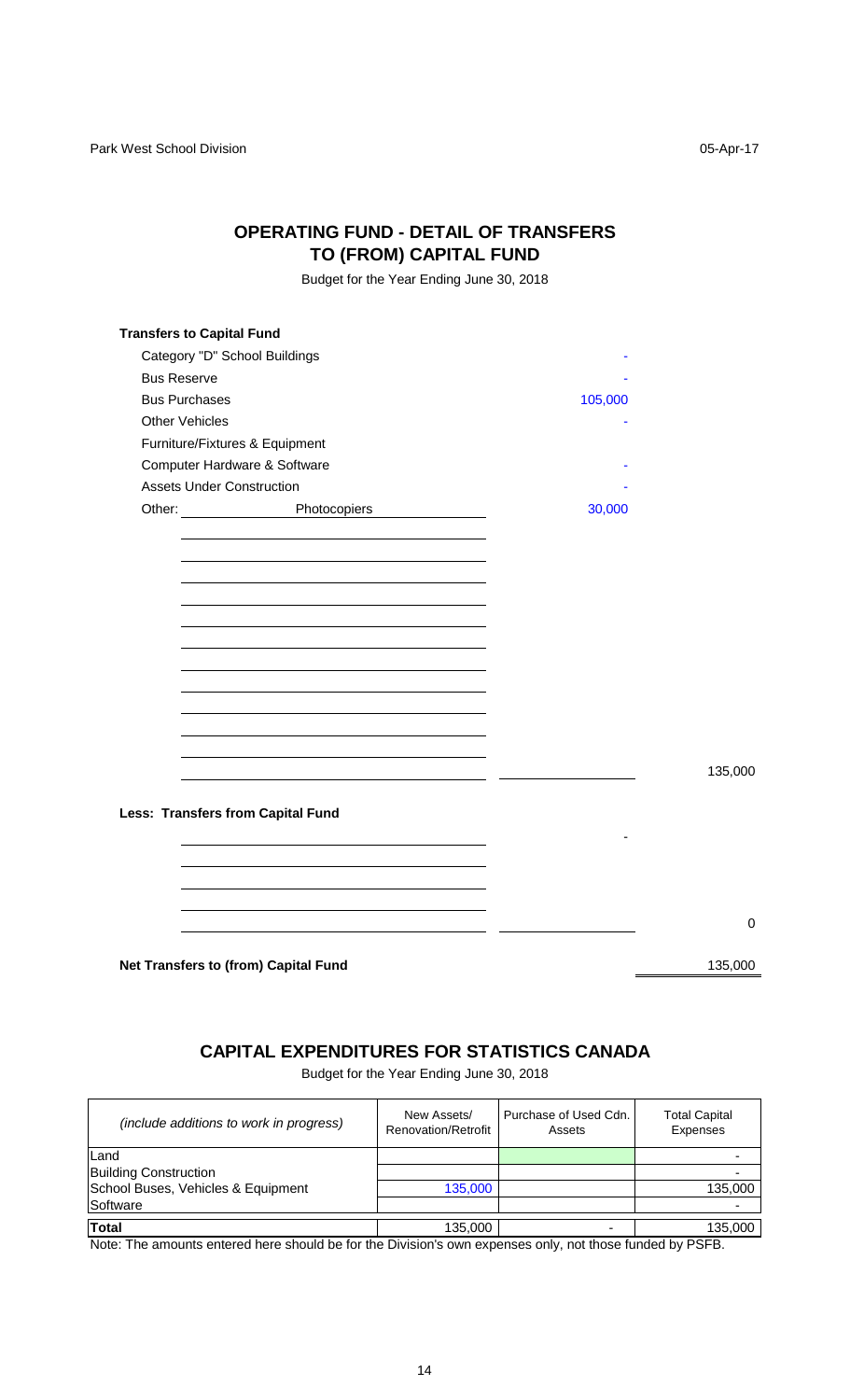### **STUDENT ENROLMENTS (FRAME) AND TRANSPORTATION STATISTICS**

| <b>ENROLMENTS BY PROGRAM</b>                                                                                                                                                                                             | Estimated<br>F.T.E. Enrolment<br>September 30, 2017 |
|--------------------------------------------------------------------------------------------------------------------------------------------------------------------------------------------------------------------------|-----------------------------------------------------|
| <b>REGULAR INSTRUCTION</b><br>English Language - Single Track<br>Francais - Single Track<br>French Immersion - Single Track<br>Dual Track<br>- English Language<br>- Francais<br>- French Immersion<br>- Other Bilingual | 1,959.0<br>0.0                                      |
| Senior Years Technology Education<br>TOTAL NUMBER OF FULL TIME EQUIVALENT K - 12 STUDENTS                                                                                                                                | 1,959.0                                             |

| <b>TRANSPORTATION OF PUPILS</b>                              |           |
|--------------------------------------------------------------|-----------|
| TRANSPORTED STUDENTS (September 30)                          | 799       |
| TOTAL KILOMETERS - LOG BOOK (For the period ended June 30)   | 1,150,000 |
| TOTAL KILOMETERS - BUS ROUTES (For the period ended June 30) | 1,176,324 |
| LOADED KILOMETERS (For the period ended June 30)             | 752,496   |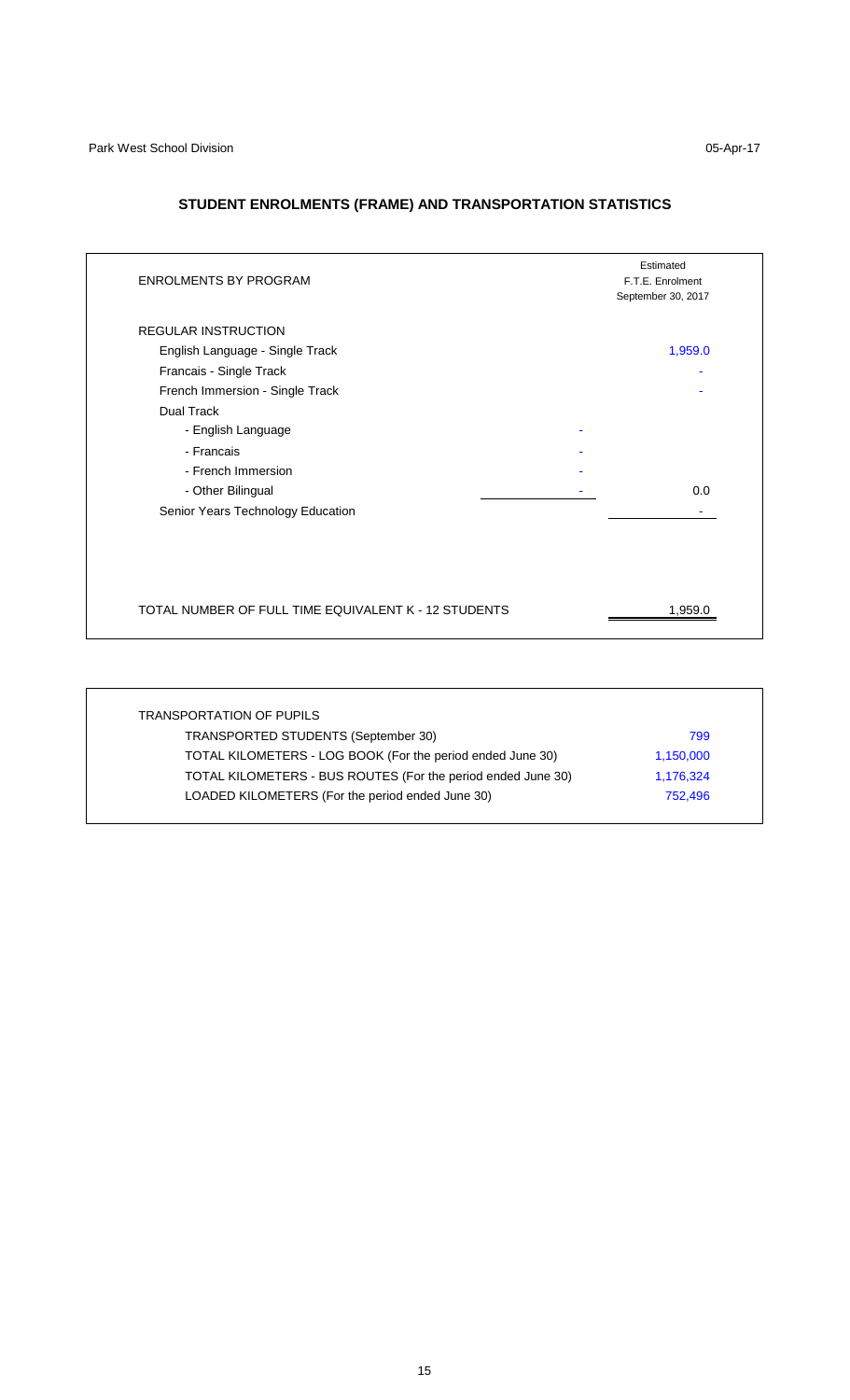#### **FULL TIME EQUIVALENT PERSONNEL EMPLOYED**

For the 2017/18 Fiscal Year

|                                                 | <b>FUNCTION</b> | <b>FUNCTION</b> | <b>FUNCTION</b> | <b>FUNCTION</b> | <b>FUNCTION</b> | <b>FUNCTION</b> | <b>FUNCTION</b> | <b>FUNCTION</b> |               |
|-------------------------------------------------|-----------------|-----------------|-----------------|-----------------|-----------------|-----------------|-----------------|-----------------|---------------|
| <b>CODE</b><br><b>FUNCTION</b><br><b>OBJECT</b> | 100             | 200             | 300             | 400             | 500             | 600             | 700             | 800             | <b>TOTALS</b> |
| 320 Executive, Managerial, and Supervisory      | 10.45           | 1.00            |                 |                 | 4.20            |                 | 0.50            | 0.50            | 16.65         |
| 330 Instructional - Teaching                    | 144.14          | 15.85           | 1.00            | 1.00            |                 | 3.05            |                 |                 | 165.04        |
| 350 Instructional - Other                       | 14.39           | 65.92           |                 |                 |                 | 8.92            |                 |                 | 89.23         |
| 360 Technical, Specialized and Service          |                 |                 |                 |                 | 4.00            |                 | 28.50           | 23.90           | 56.40         |
| 370 Secretarial, Clerical and Other             | 15.69           | 0.33            |                 |                 | 1.50            |                 | 0.33            | 0.33            | 18.18         |
| 380 Clinician                                   |                 | 3.45            |                 |                 |                 |                 |                 |                 | 3.45          |
| 390 Information Technology                      | 4.25            |                 |                 |                 |                 |                 |                 |                 | 4.25          |
| <b>TOTALS</b> (excluding Trustees)              | 188.92          | 86.55           | 1.00            | 1.00            | 9.70            | 11.97           | 29.33           | 24.73           | 353.20        |

| 510 Clinicians contracted/outsourced/private or |  |
|-------------------------------------------------|--|
| employed by other divisions on a Full Time      |  |
| Equivalent basis                                |  |

| 310 TRUSTEES | <b>U.Ul</b> |
|--------------|-------------|
|              |             |